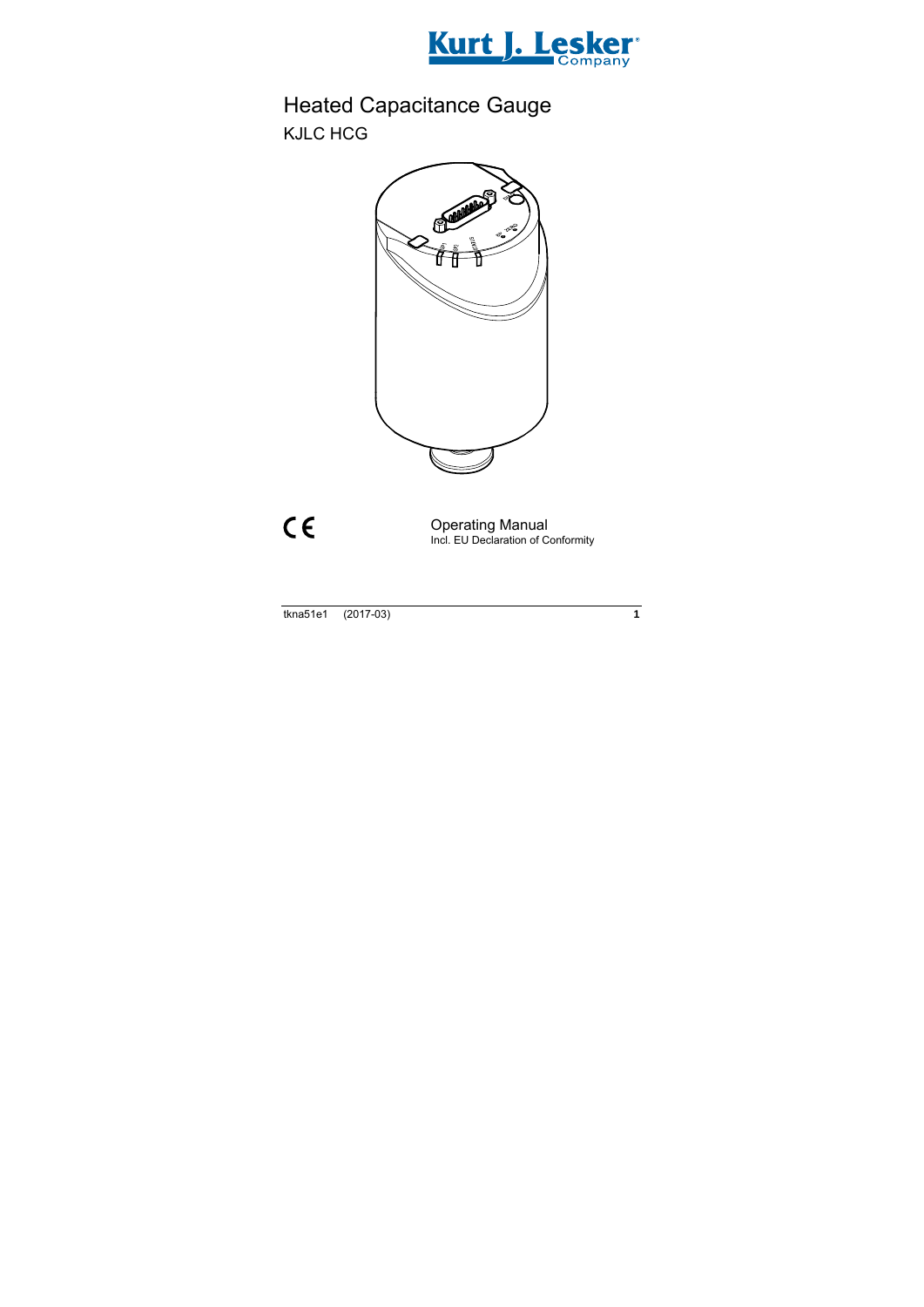

#### **Product Identification**

In all communications with Kurt J. Lesker Company, please specify the information given on the product nameplate. For convenient reference copy that information into the space provided below.

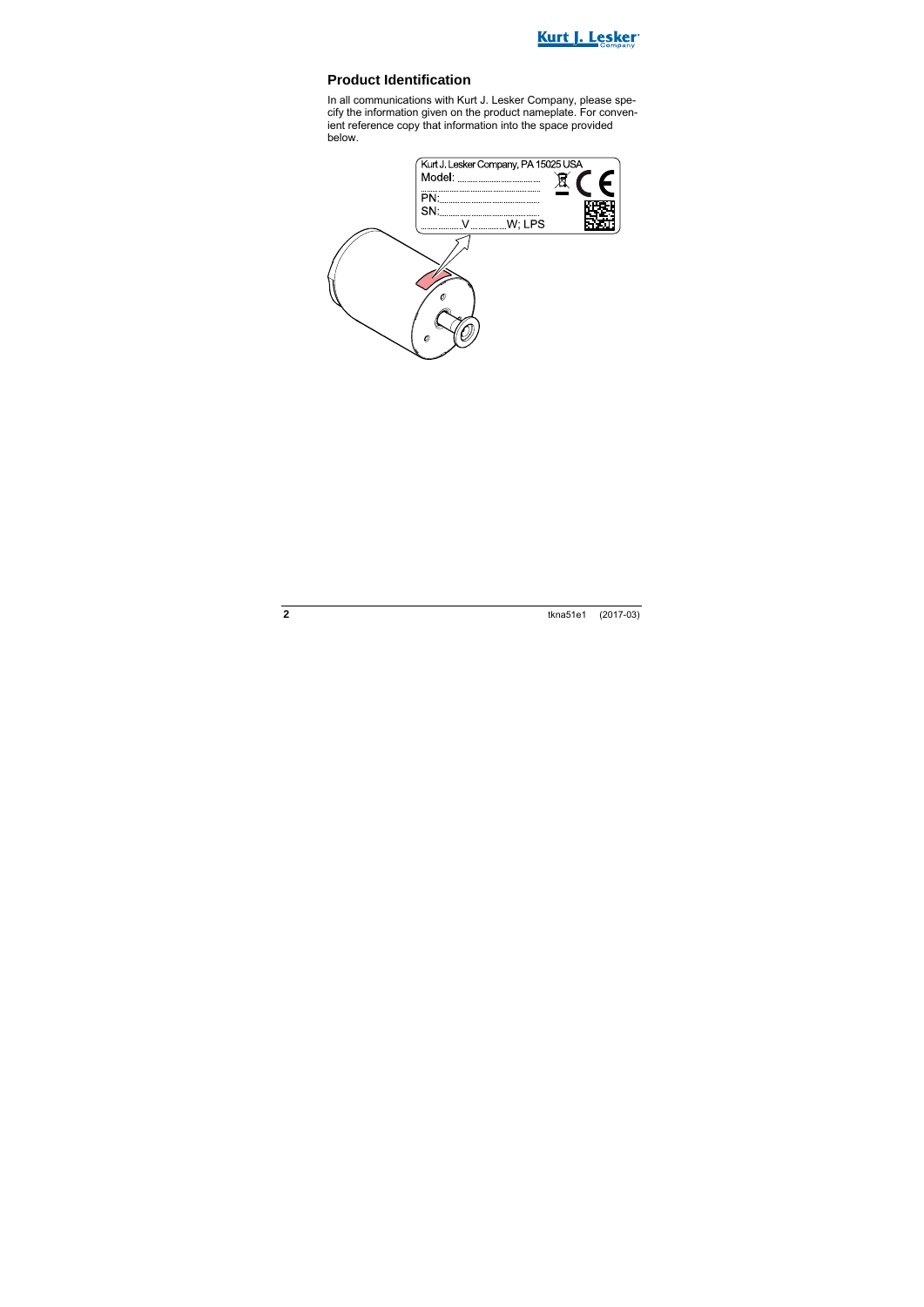

### **Validity**

This document applies to products with the following part numbers:

**HCG045-HT-1-1**  $1 \Rightarrow$  Standard  $2 \Rightarrow P$  Control Flange  $1 \Rightarrow$  DN 16 ISO-KF  $2 \Rightarrow$  DN 16 CF-R  $3 \Rightarrow \frac{1}{2}$  OD Tube  $6 \Rightarrow 8$  VCR Female Unit<br>  $T \Rightarrow Torr$  (× 133 Pa; × 1.3 mbar)<br>  $M \Rightarrow mbar$  (× 100 Pa)  $M \Rightarrow mbar$  ( $\times$  100 Pa)  $Q \Rightarrow 0.05$  $N \Rightarrow 0.1$  $M \Rightarrow 0.25$  $L \Rightarrow 0.5$  $K \Rightarrow 1$  $J \Rightarrow 2$  $I \Rightarrow 5$ Measurement  $H \Rightarrow 10$ Range (F S )  $G \Rightarrow 20$  $F \Rightarrow 50$  $F \Rightarrow 100$  $D \Rightarrow 200$  $C \Rightarrow 500$  $B \Rightarrow 1000$  (Torr only)  $A \Rightarrow 1100$  (mbar only)

The part number (PN) can be taken from the product nameplate.

If not indicated otherwise in the legends, the illustrations in this document correspond to gauges with the DN 16 ISO-KF vacuum connection. They apply to gauges with other vacuum connections by analogy.

We reserve the right to make technical changes without prior notice.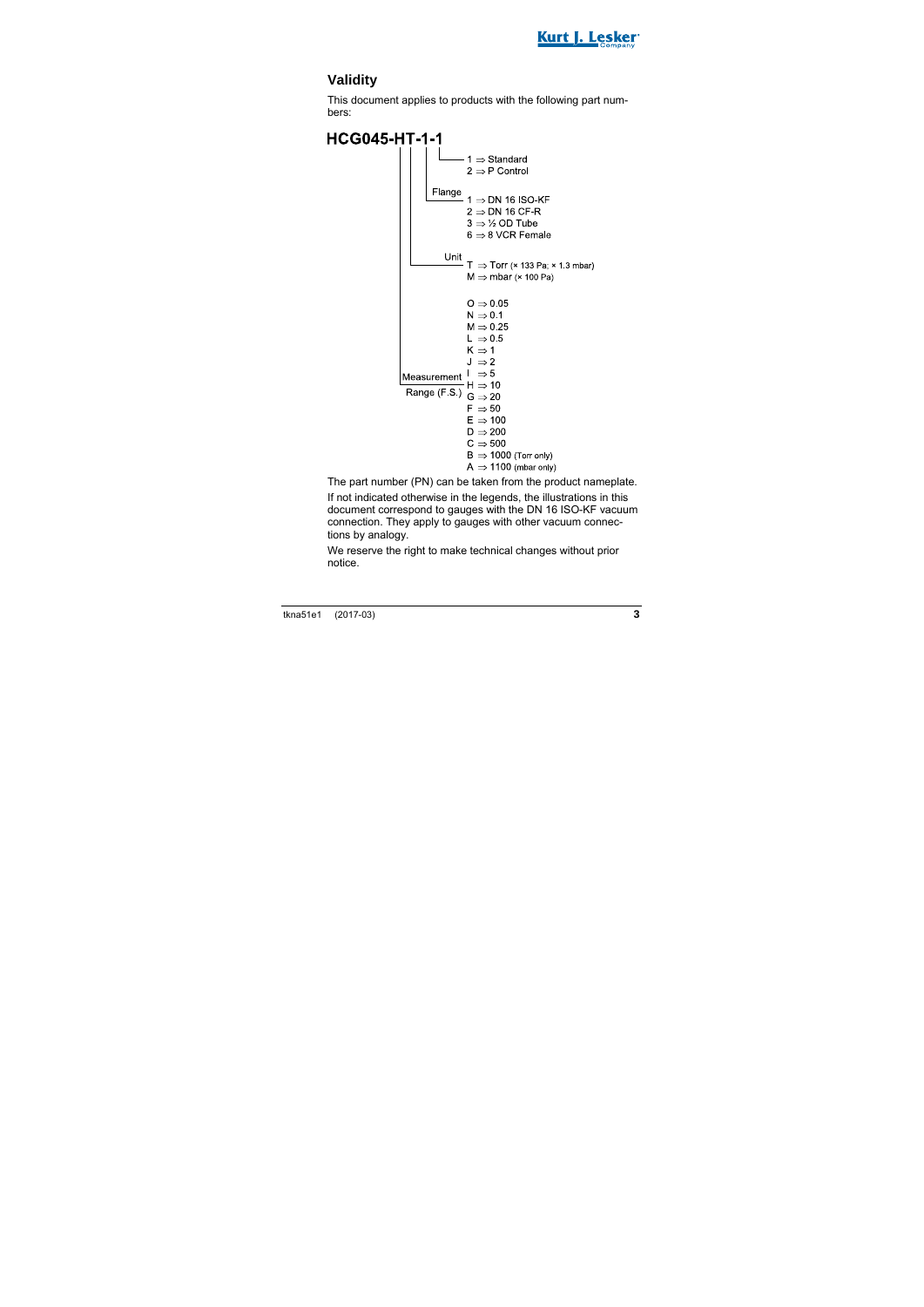

#### **Intended Use**

The temperature compensated Heated Capacitance Gauges of the KJLC HCG series are intended for absolute pressure measurement of gases in their respective pressure ranges  $(\rightarrow \Box$  3).

#### **Functional Principle**

A ceramic diaphragm is deflected by pressure. The deflection is measured capacitively and converted into an analog linear output signal by the digital electronics.

The output signal is independent of the gas type.

Very accurate pressure measurement is achieved by heating the sensor to a constant temperature of 45 °C which results in a compensation of changes in the ambient conditions and a reduced deposition of process products and by-products in process applications.

#### **Trademark**

VCR® Swagelok Marketing Co.

#### **Patents**

EP 1070239 B1, 1040333 B1 US Patents 6528008, 6591687, 7107855, 7140085

#### **Scope of Delivery**

1× gauge KJLC HCG

- 1× pin for adjusting settings via buttons
- 1× Calibration Test Report
- 1× Operating Manual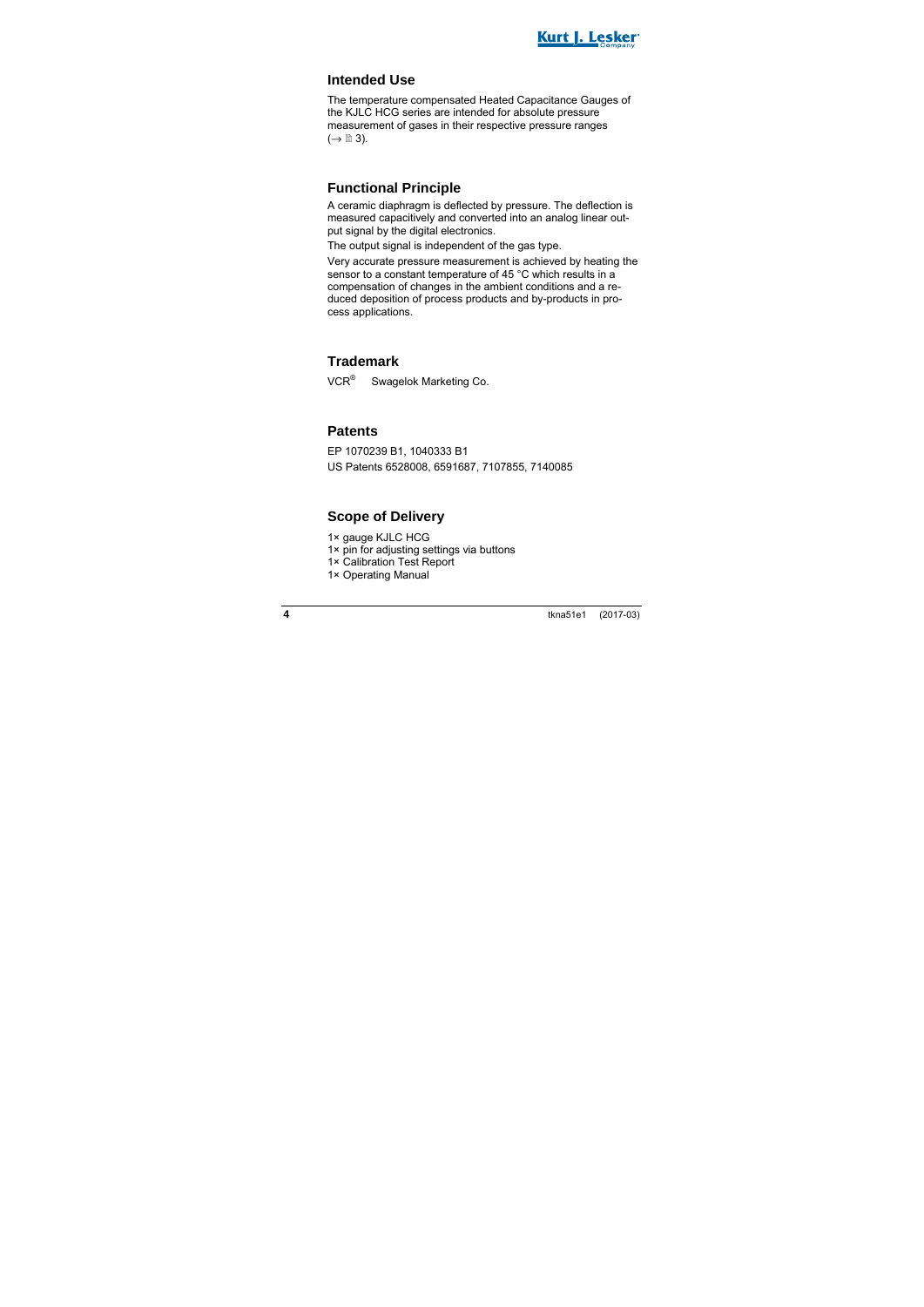

### **Contents**

| Product Identification<br>Validity<br>Intended Use<br><b>Functional Principle</b><br>Trademark<br>Patents<br>Scope of Delivery                                                            | $\overline{2}$<br>3<br>4<br>4<br>4<br>4<br>4    |
|-------------------------------------------------------------------------------------------------------------------------------------------------------------------------------------------|-------------------------------------------------|
| <b>Safety</b><br>1<br>1.1 Symbols Used<br>1.2 Personnel Qualifications<br>1.3 General Safety Instructions<br>1.4 Liability and Warranty                                                   | 6<br>6<br>6<br>$\overline{7}$<br>$\overline{7}$ |
| 2 Technical Data                                                                                                                                                                          | 8                                               |
| 3 Installation<br>3.1 Vacuum Connection<br>3.2 Power Connection                                                                                                                           | 14<br>14<br>17                                  |
| Operation<br>4<br>4.1 Status Indication<br>4.2 Zeroing the Gauge<br>4.2.1 <zero> Adjustment<br/>4.3 Switching Functions<br/>4.4<br/>Activating the Factory Setting (Factory Reset)</zero> | 19<br>19<br>20<br>20<br>24<br>27                |
| 5<br><b>Deinstallation</b>                                                                                                                                                                | 28                                              |
| 6<br><b>Maintenance, Repair</b>                                                                                                                                                           | 29                                              |
| <b>Returning the Product</b><br>7                                                                                                                                                         | 30                                              |
| 8<br>Disposal                                                                                                                                                                             | 31                                              |
| <b>Further Information</b>                                                                                                                                                                |                                                 |
| <b>EU Declaration of Conformity</b>                                                                                                                                                       |                                                 |

For cross-references within this document, the symbol  $(\rightarrow \mathbb{B} XY)$ is used, for cross-references to further documents, listed under "Further Information", the symbol  $(\rightarrow \Box \Box \Box)$ .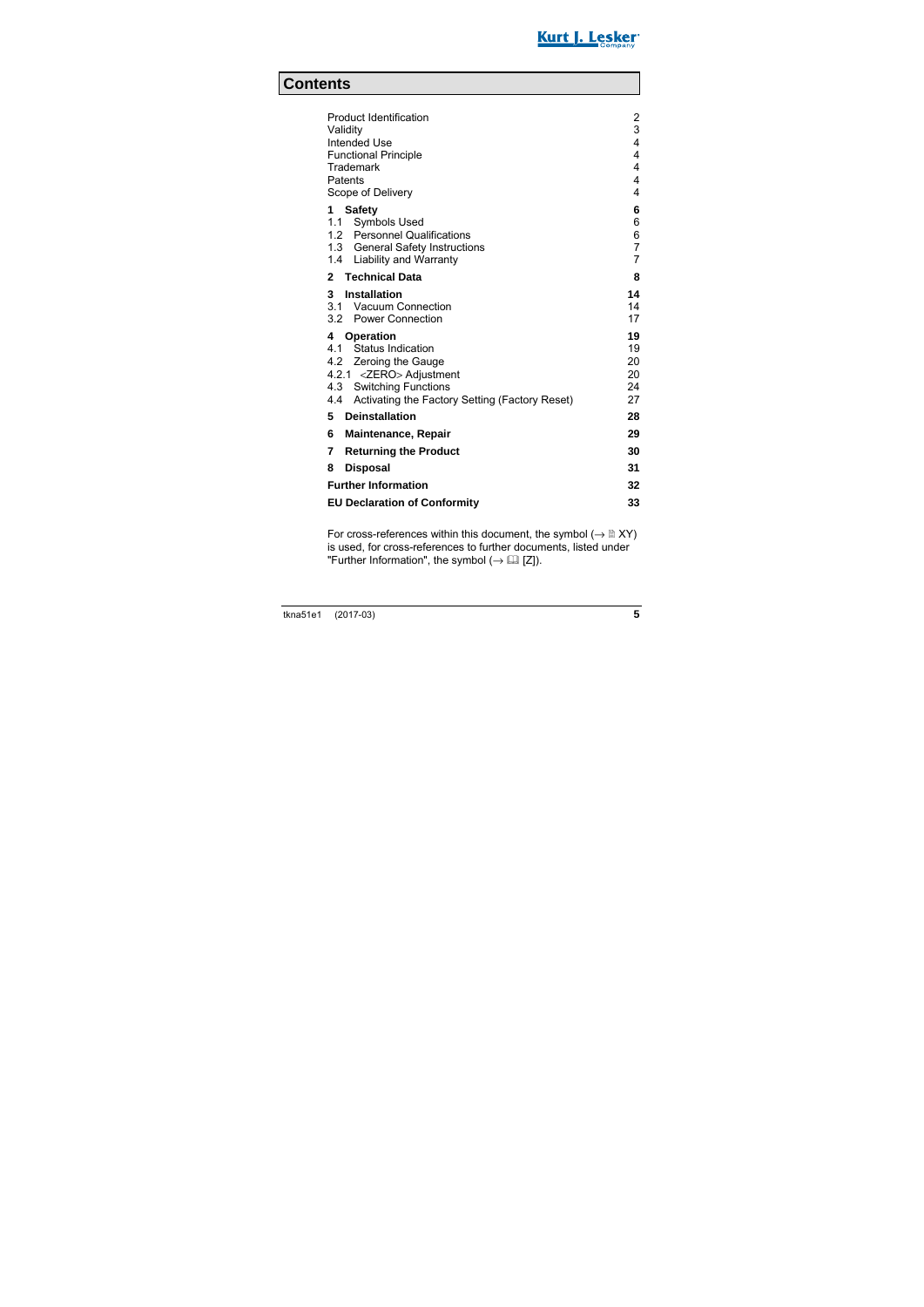

### **1 Safety**

#### **1.1 Symbols Used**



Information on preventing any kind of physical injury.

**WARNING** Λ

Information on preventing extensive equipment and environmental damage.

**Caution**

Information on correct handling or use. Disregard can lead to malfunctions or minor equipment damage.



#### **1.2 Personnel Qualifications**



All work described in this document may only be carried out by persons who have suitable technical training and the necessary experience or who have been instructed by the end-user of the product.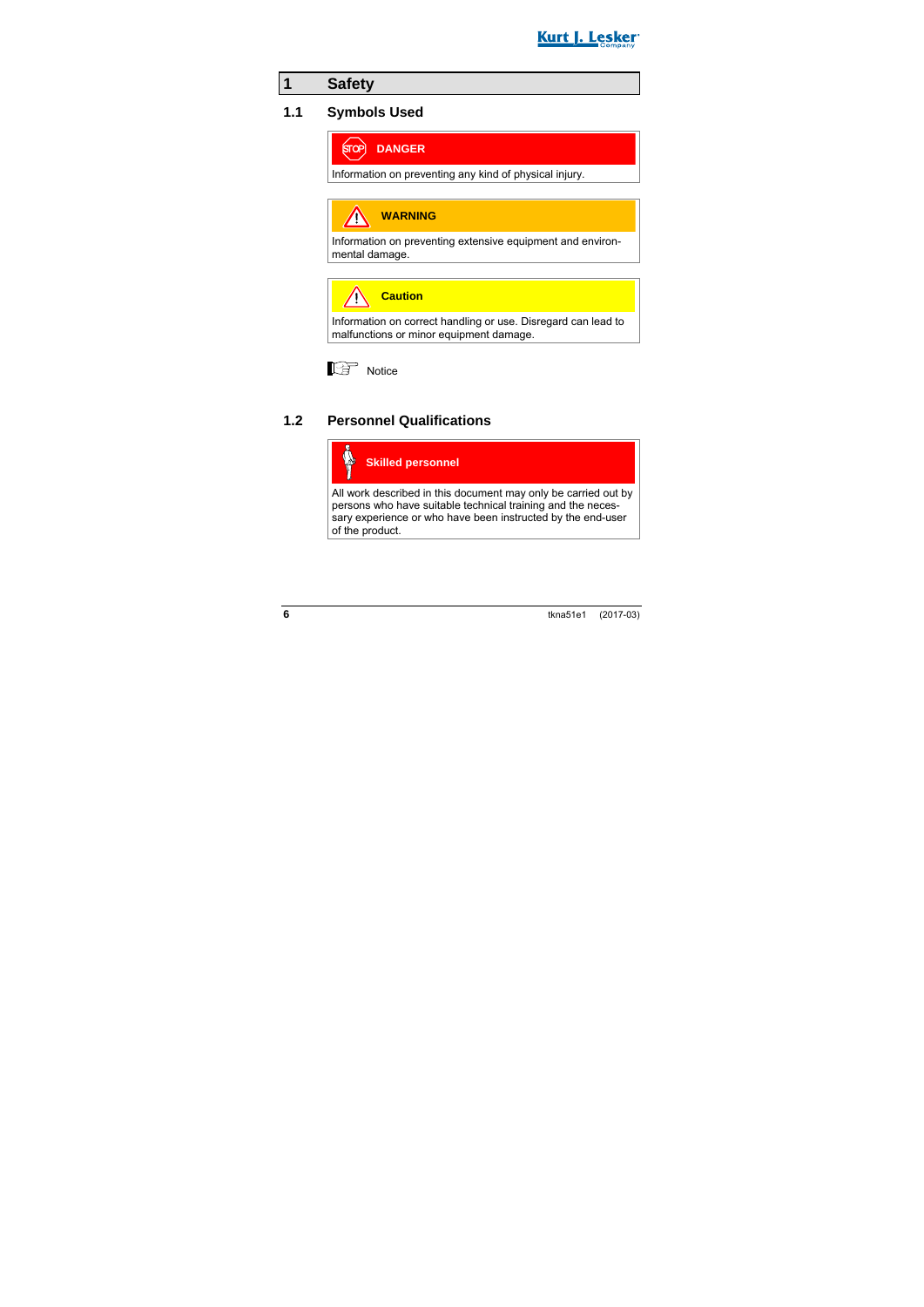

#### **1.3 General Safety Instructions**

- Adhere to the applicable regulations and take the necessary precautions for the process media used. Consider possible reactions with the product materials.
- Adhere to the applicable regulations and take the necessary precautions for all work you are going to do and consider the safety instructions in this document.
- Before beginning to work, find out whether any vacuum components are contaminated. Adhere to the relevant regulations and take the necessary precautions when handling contaminated parts.

Communicate the safety instructions to all other users.

#### **1.4 Liability and Warranty**

Kurt J. Lesker Company assumes no liability and the warranty becomes null and void if the end-user or third parties

- disregard the information in this document
- use the product in a non-conforming manner
- make any kind of interventions (modifications, alterations etc.) on the product
- use the product with accessories not listed in the product documentation.

The end-user assumes the responsibility in conjunction with the process media used.

Gauge failures due to contamination are not covered by the warranty.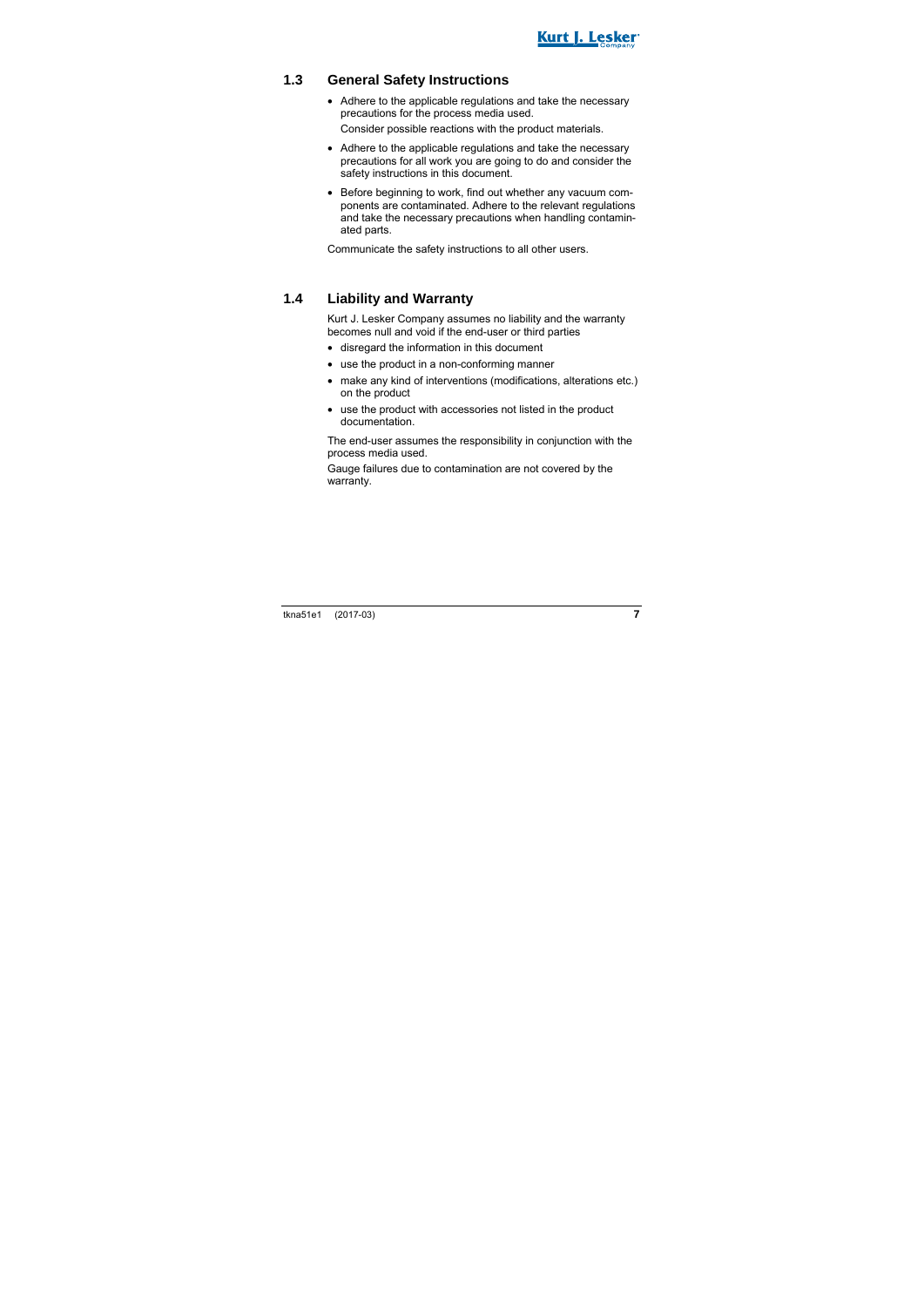

### **2 Technical Data**

| Measurement range                                                                                                                    | $\rightarrow$ "Validity"                                                                                   |
|--------------------------------------------------------------------------------------------------------------------------------------|------------------------------------------------------------------------------------------------------------|
| Accuracy <sup>1)</sup>                                                                                                               | 0.15% of reading                                                                                           |
| Temperature effect on zero<br>$0.1/0.25/0.5$ F.S.<br>$11100$ F.S.<br>Temperature effect on span<br>Resolution<br>Gas type dependence | $0.0050\%$ F.S./ $°C$<br>$0.0025\%$ F.S./ $°C$<br>0.01% of reading / $^{\circ}$ C<br>$0.003%$ F.S.<br>none |
| Output signal analog<br>(measurement signal)                                                                                         |                                                                                                            |
| Measurement range                                                                                                                    | $0+10V$                                                                                                    |
| Voltage range                                                                                                                        | $-5+10.24$ V                                                                                               |
|                                                                                                                                      | (limited to $+10.24$ V)                                                                                    |
| Relationship voltage-pressure                                                                                                        | linear                                                                                                     |
| Output impedance                                                                                                                     | $0 \Omega$ (short-circuit proof)                                                                           |
| Loaded impedance                                                                                                                     | >10 kQ                                                                                                     |
| Response time <sup>2)</sup>                                                                                                          |                                                                                                            |
| ≥0.25 Torr/mbar (F.S.)                                                                                                               | 30 <sub>ms</sub><br>$130 \text{ ms}$                                                                       |
| 0.1 Torr/mbar (F.S.)                                                                                                                 |                                                                                                            |
| Identification<br>Resistance R <sub>Ident</sub><br>Voltage                                                                           | 13.2 k $\Omega$ referenced to                                                                              |
|                                                                                                                                      | supply common<br>≤5 V                                                                                      |
| Remote Zero Adjust                                                                                                                   | digital input for zero adjust-<br>ment with external switching<br>contact ( $\rightarrow \mathbb{B}$ 20)   |
| External switching contact<br>Pulse                                                                                                  | 30 V (dc) / <5 mA (dc)<br>>1 s < 5 s                                                                       |

<sup>1)</sup> Non-linearity, hysteresis, repeatability at 25 °C ambient operating temperature without temperature effects after operation of 2 h.

2) Increase 10 … 90 % F.S.R.

 $\overline{a}$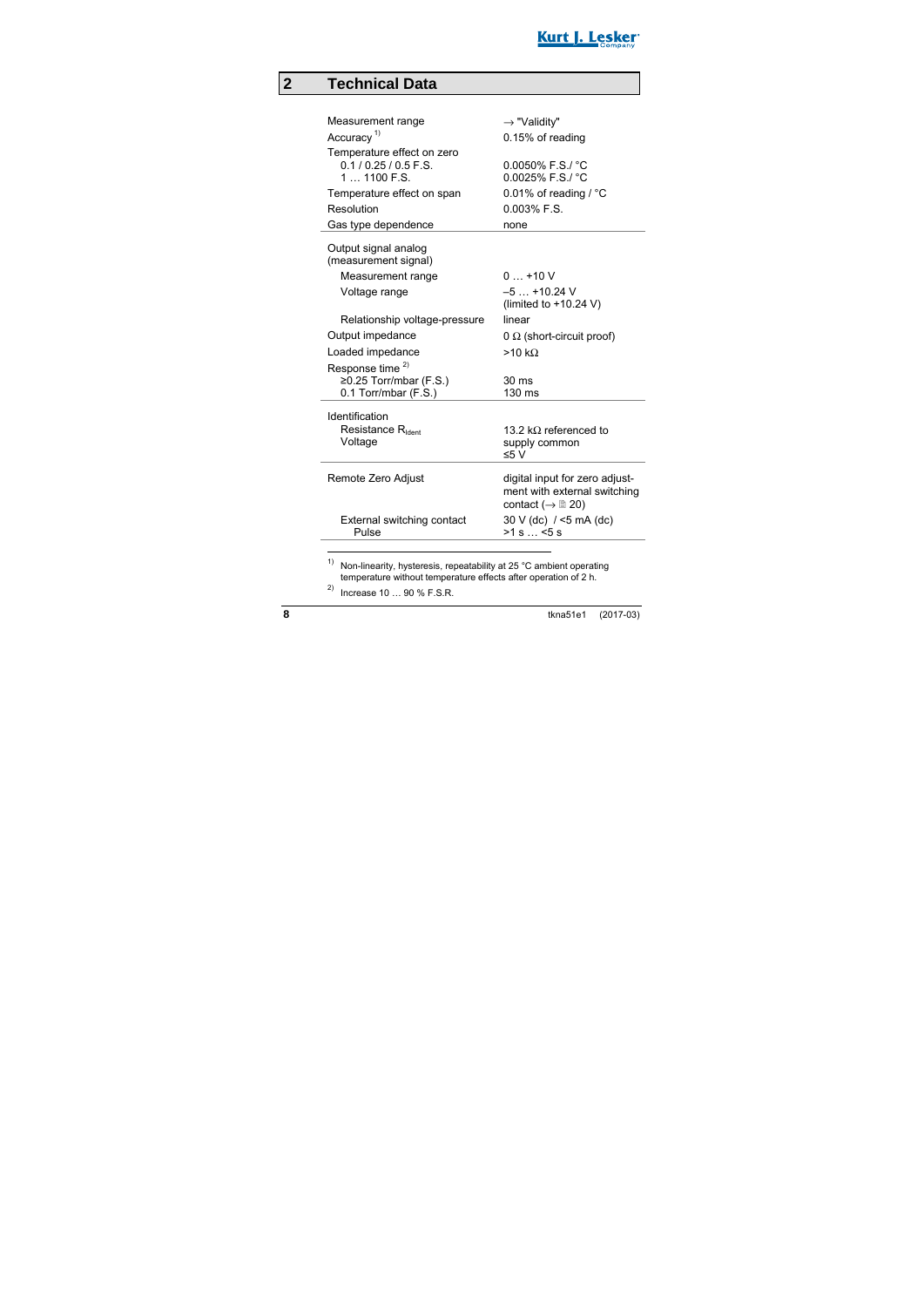

| Switching functions | SP <sub>1</sub> . SP <sub>2</sub>                                     |
|---------------------|-----------------------------------------------------------------------|
| Setting range       | $099\%$ F.S. $(09.9 V)$                                               |
| <b>Hysteresis</b>   | 1% F.S.                                                               |
| Relay contact       | 30 V (dc) / ≤0.5 A (dc)<br>floating (NO)                              |
| closed              | $p \leq p_{SP}$ (LED lit solid)                                       |
| open                | $p \ge p_{SP}$ (LED off)                                              |
| Switching time      | ≤50 $ms$                                                              |
| Status relay        |                                                                       |
| Relay contact       | 30 V (dc) / ≤0.5 A (dc)<br>connected to supply com-<br>mon (pin $5$ ) |
| closed              | measurement mode<br>warning                                           |
| open                | no supply voltage<br>warming up<br>error                              |
| RS232C interface    |                                                                       |
| Transmission rate   | 9600 baud                                                             |
| Data format         | binary                                                                |
|                     | 8 data bits                                                           |
|                     | one stop bit                                                          |
|                     | no parity bit                                                         |
|                     |                                                                       |
|                     | no handshake<br>$\rightarrow$ "Power Connection"                      |

For further information on the RS232C interface  $\rightarrow \Box$  [1].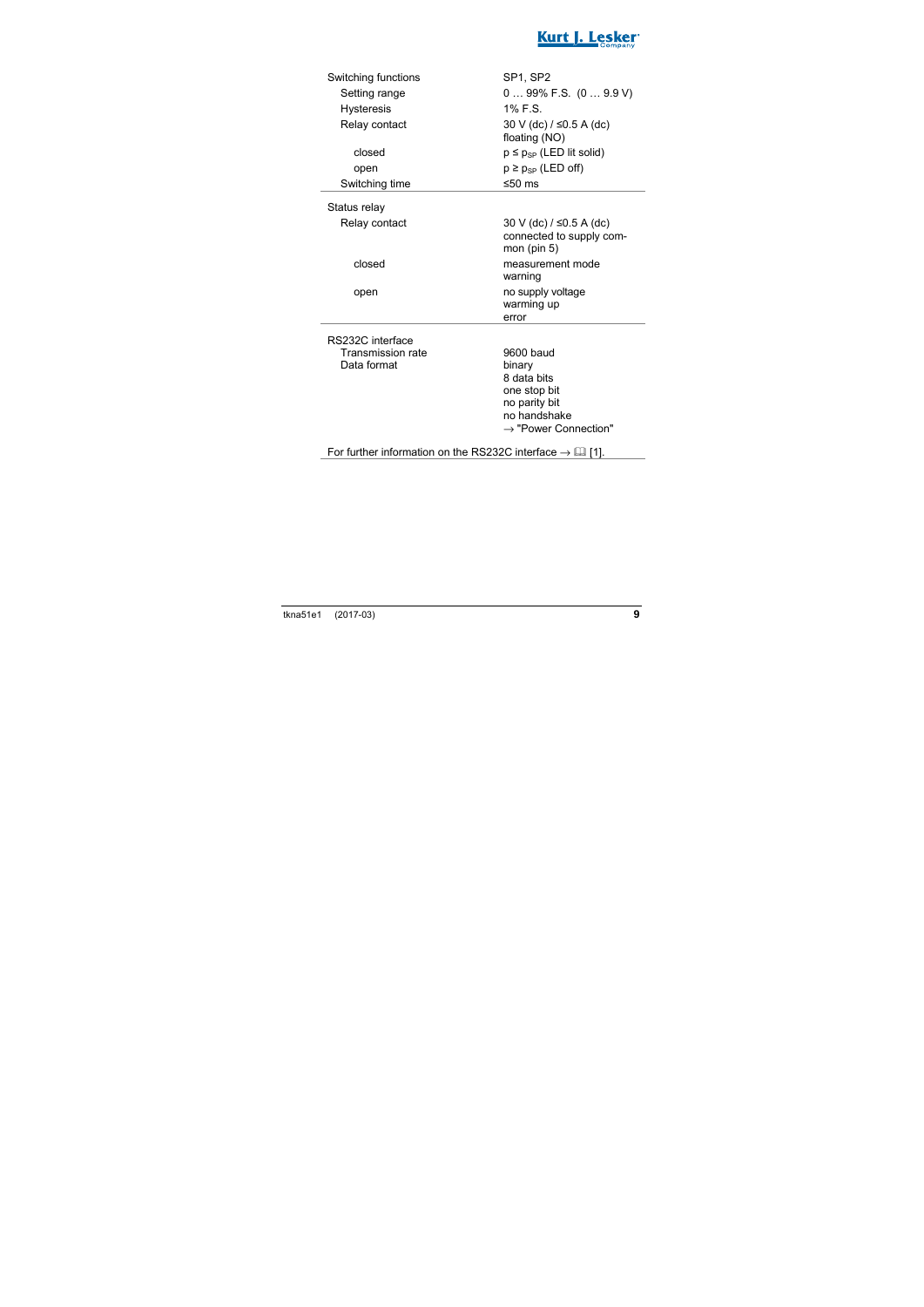

#### Supply

|                                                                                                 |                                                                                                                                                                                                                                                                              | <b>DANGER</b>                                                                                  |  |
|-------------------------------------------------------------------------------------------------|------------------------------------------------------------------------------------------------------------------------------------------------------------------------------------------------------------------------------------------------------------------------------|------------------------------------------------------------------------------------------------|--|
|                                                                                                 | The gauge may only be connected to power sup-<br>plies, instruments or control devices that conform<br>to the requirements of a grounded protective extra-<br>low voltage (PELV) and limited power source<br>(LPS), Class 2. The connection to the gauge has to<br>he fused: |                                                                                                |  |
| Supply voltage<br>at the gauge                                                                  |                                                                                                                                                                                                                                                                              | Class 2 / LPS<br>+14  +30 V (dc) or<br>±15 V (±5%)                                             |  |
| Ripple                                                                                          |                                                                                                                                                                                                                                                                              | ≤1 $V_{nn}$                                                                                    |  |
| Power consumption<br>voltage and overload.                                                      | while being heated<br>at operating temperature                                                                                                                                                                                                                               | ≤12 W<br>≤8 W<br>The gauge is protected against reverse polarity of the supply                 |  |
| Electrical connection                                                                           |                                                                                                                                                                                                                                                                              | 15-pin D-sub, male                                                                             |  |
| Sensor cable for                                                                                |                                                                                                                                                                                                                                                                              | 15-pin plus shielding                                                                          |  |
| Sensor cable                                                                                    |                                                                                                                                                                                                                                                                              | 15-pin plus shielding                                                                          |  |
| Cable length                                                                                    |                                                                                                                                                                                                                                                                              |                                                                                                |  |
|                                                                                                 | Supply voltage 15 V                                                                                                                                                                                                                                                          | $\leq$ 8 m (0.14 mm <sup>2</sup> /conductor)<br>$\leq$ 15 m (0.25 mm <sup>2</sup> /conductor)  |  |
|                                                                                                 | Supply voltage 24 V                                                                                                                                                                                                                                                          | $\leq$ 43 m (0.14 mm <sup>2</sup> /conductor)<br>$\leq$ 75 m (0.25 mm <sup>2</sup> /conductor) |  |
|                                                                                                 | Supply voltage 30 V                                                                                                                                                                                                                                                          | ≤88 m (0.14 mm <sup>2</sup> /conductor)<br>$\leq$ 135 m (0.25 mm <sup>2</sup> /conductor)      |  |
| For longer cables, larger conductor cross-sections are required<br>(R <sub>cable</sub> ≤1.0 Ω). |                                                                                                                                                                                                                                                                              |                                                                                                |  |
| Grounding concept                                                                               |                                                                                                                                                                                                                                                                              | → "Power Connection"                                                                           |  |

Materials exposed to vacuum ceramics  $(AI_2O_3 \ge 99.5\%),$ Internal volume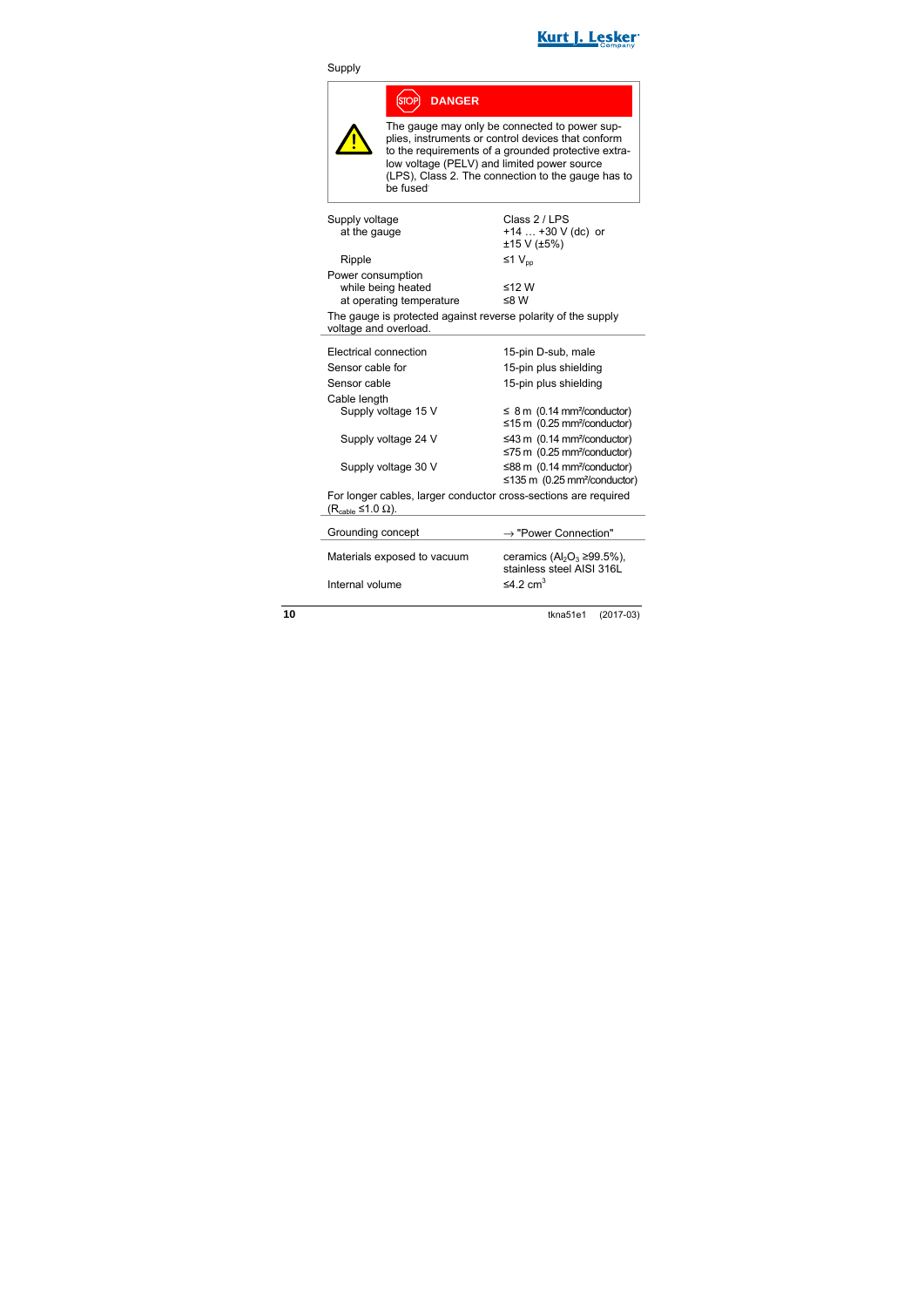

| Admissible pressure (absolute) |                    |
|--------------------------------|--------------------|
| 200 / 500 / 1000 / 1100 F.S.   | 4 bar              |
| $1/2/5/10/20/50/100$ F.S.      | $2.6b$ ar          |
| $0.1/0.25/0.5$ F.S.            | 1.3 <sub>bar</sub> |
| Bursting pressure (absolute)   | 6 bar              |
|                                |                    |

Admissible temperatures

| Storage<br>Operation<br><b>Bakeout</b> | $-40$ °C $$ +65 °C<br>+10 °C $$ +40 °C<br>$\leq$ 110 °C at the flange      |
|----------------------------------------|----------------------------------------------------------------------------|
| Relative humidity                      | $≤80\%$ at temperatures<br>$\leq +31$ °C, decreasing to 50%<br>at $+40 °C$ |
| Use                                    | indoors only, altitude up to<br>2000 m NN                                  |
| Degree of protection                   | IP 40                                                                      |

i.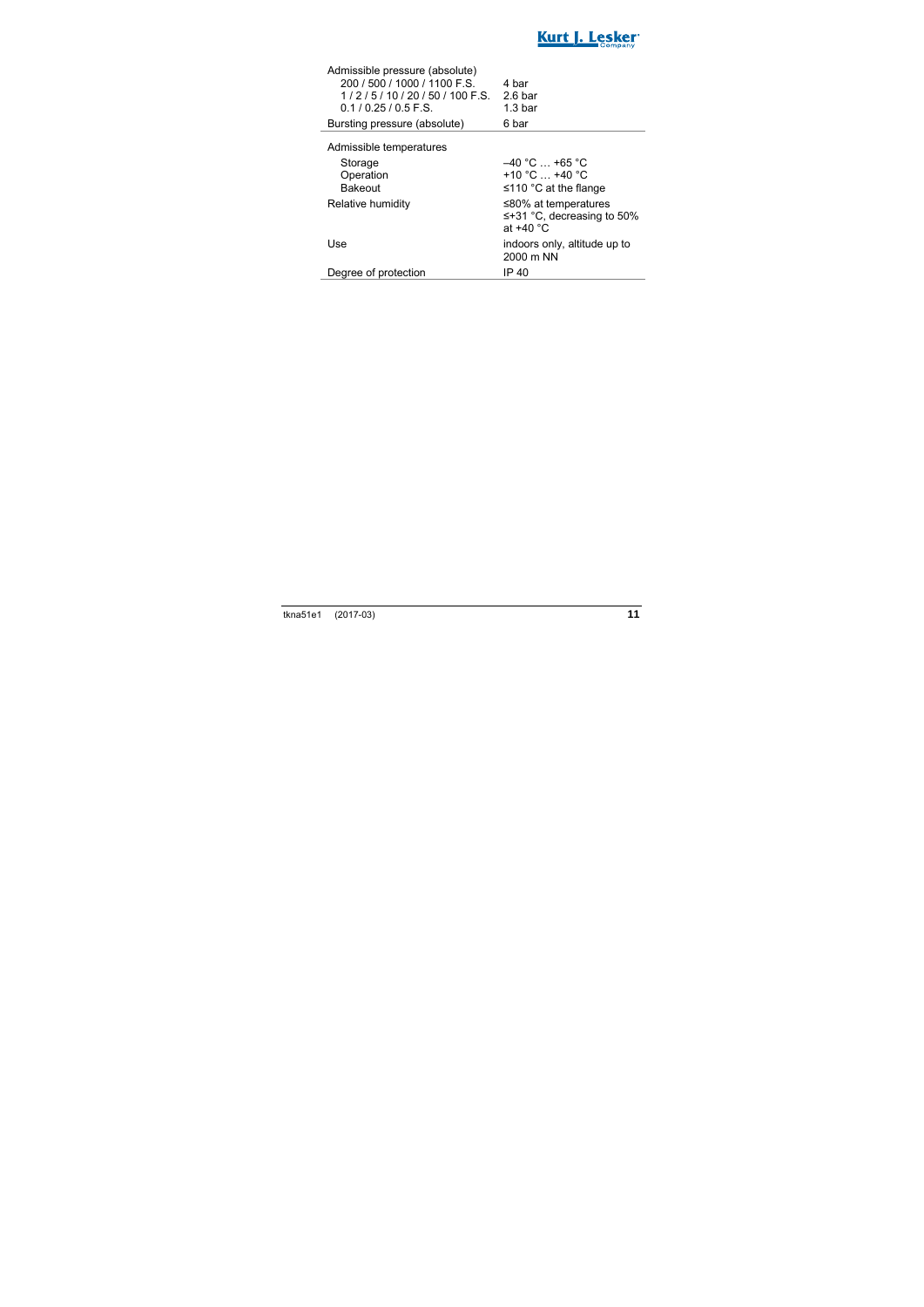



Weight 837 ... 897 g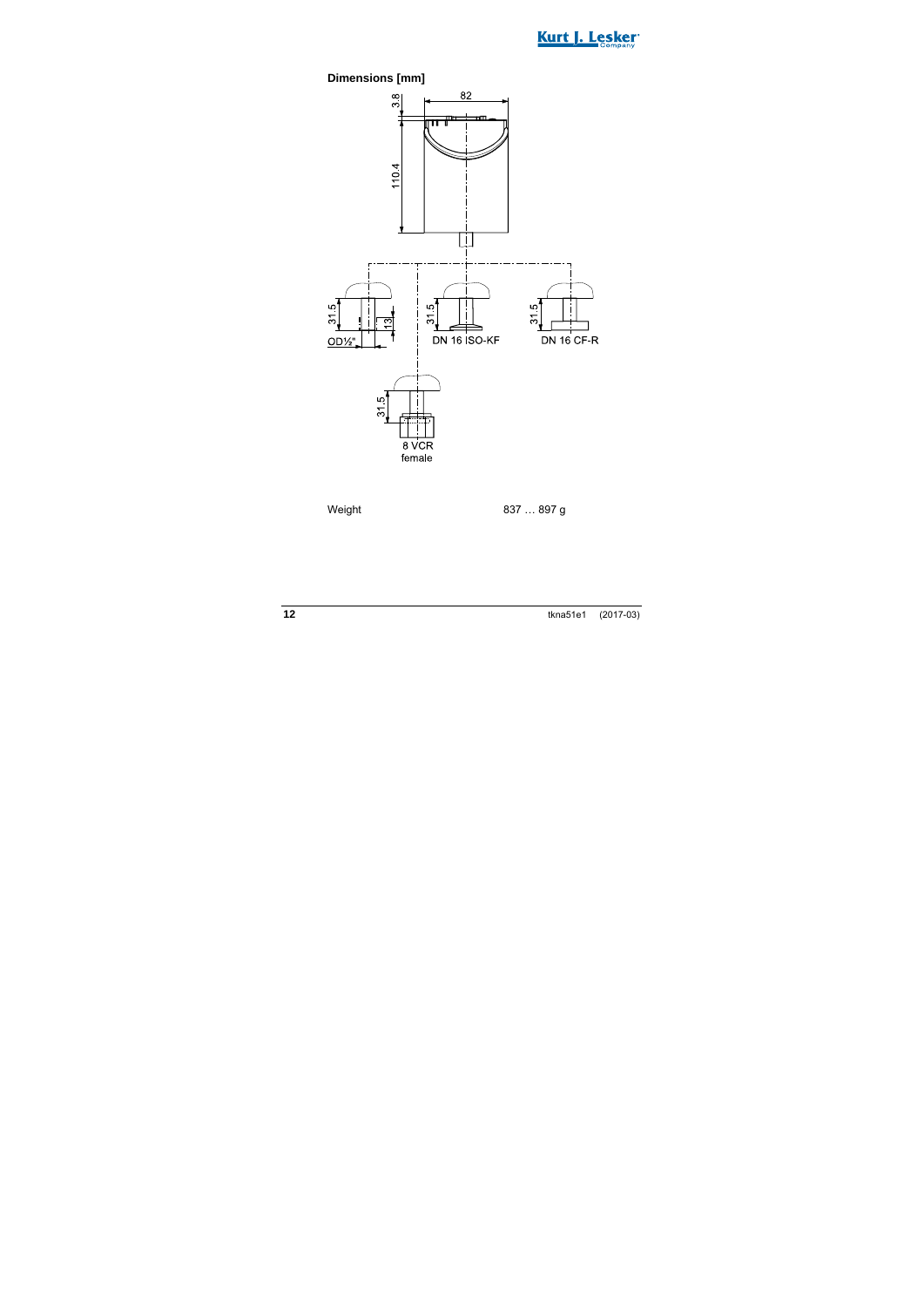



#### **Analog Measurement Signal vs. Pressure**



|   | Torr | mhar $^{3)}$                | Pa <sup>4</sup>            |
|---|------|-----------------------------|----------------------------|
| с | 1.00 | $1013.25 / 760 =$<br>1.3332 | $101325/760 =$<br>133.3224 |

Example: Gauge with 10 Torr F.S. Measurement signal  $U_{\text{out}} = 6$  V

$$
p = (6 V / 10 V) \times 10
$$
 Torr  
= 0.6 × 10 Torr = **6 Torr**

1

<sup>3)</sup> Source: NPL (National Physical Laboratory) Guide to the Measurement of Pressure and Vacuum, ISBN 0904457x / 1998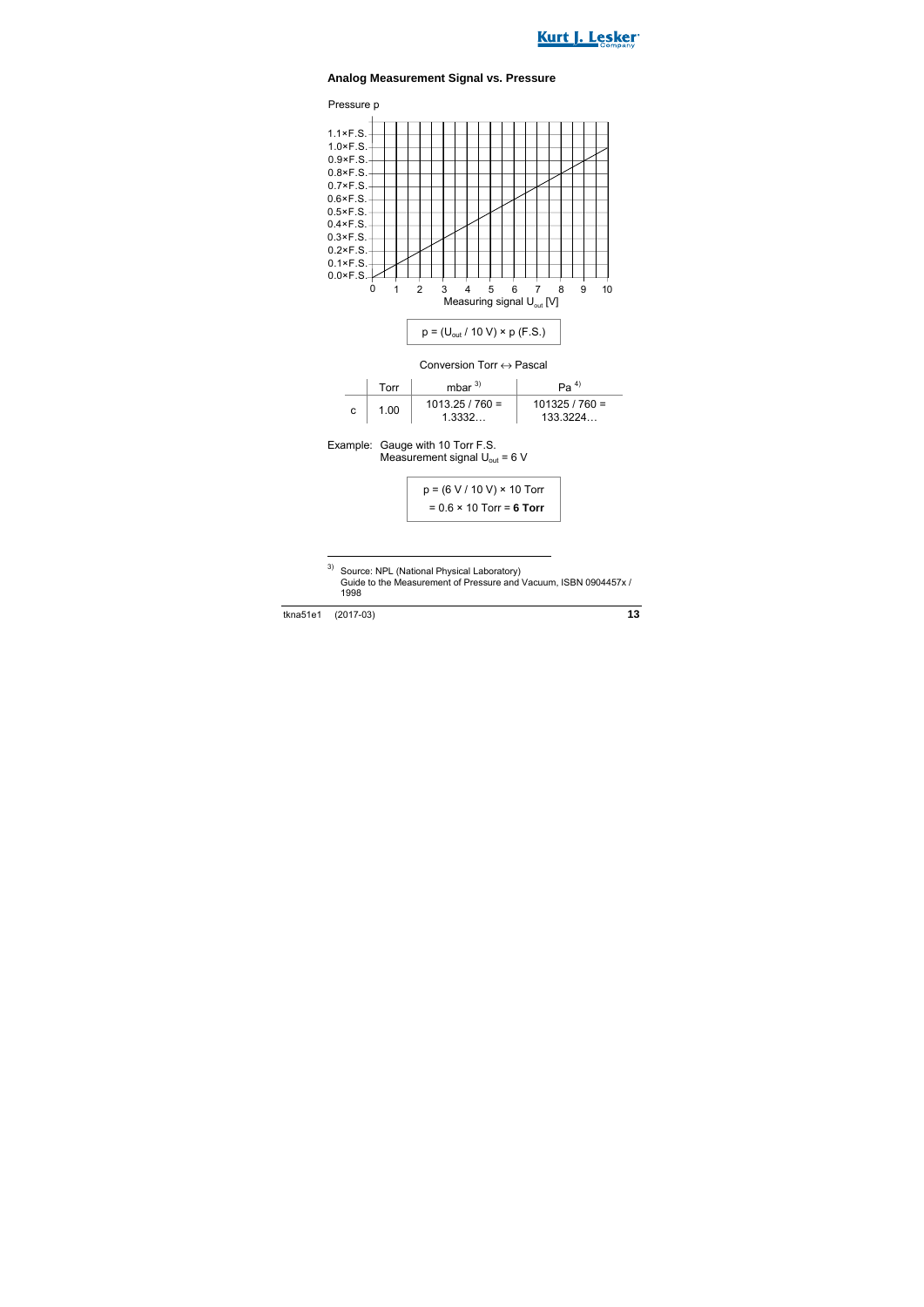

### **3 Installation**

## **WARNING**

WARNING: fragile components

The ceramic sensor may be damaged by impacts.

Do not drop the product and prevent shocks and impacts.

#### **3.1 Vacuum Connection**

**DANGER**

DANGER: overpressure in the vacuum system >1 bar

Injury caused by released parts and harm caused by escaping process gases can result if clamps are opened while the vacuum system is pressurized.

Do not open any clamps while the vacuum system is pressurized. Use the type clamps which are suited to overpressure.



#### **DANGER**

DANGER: overpressure in the vacuum system >2.5 bar

KF flange connections with elastomer seals (e.g. O-rings) cannot withstand such pressures. Process media can thus leak and possibly damage your health.

Use O-rings provided with an outer centering ring.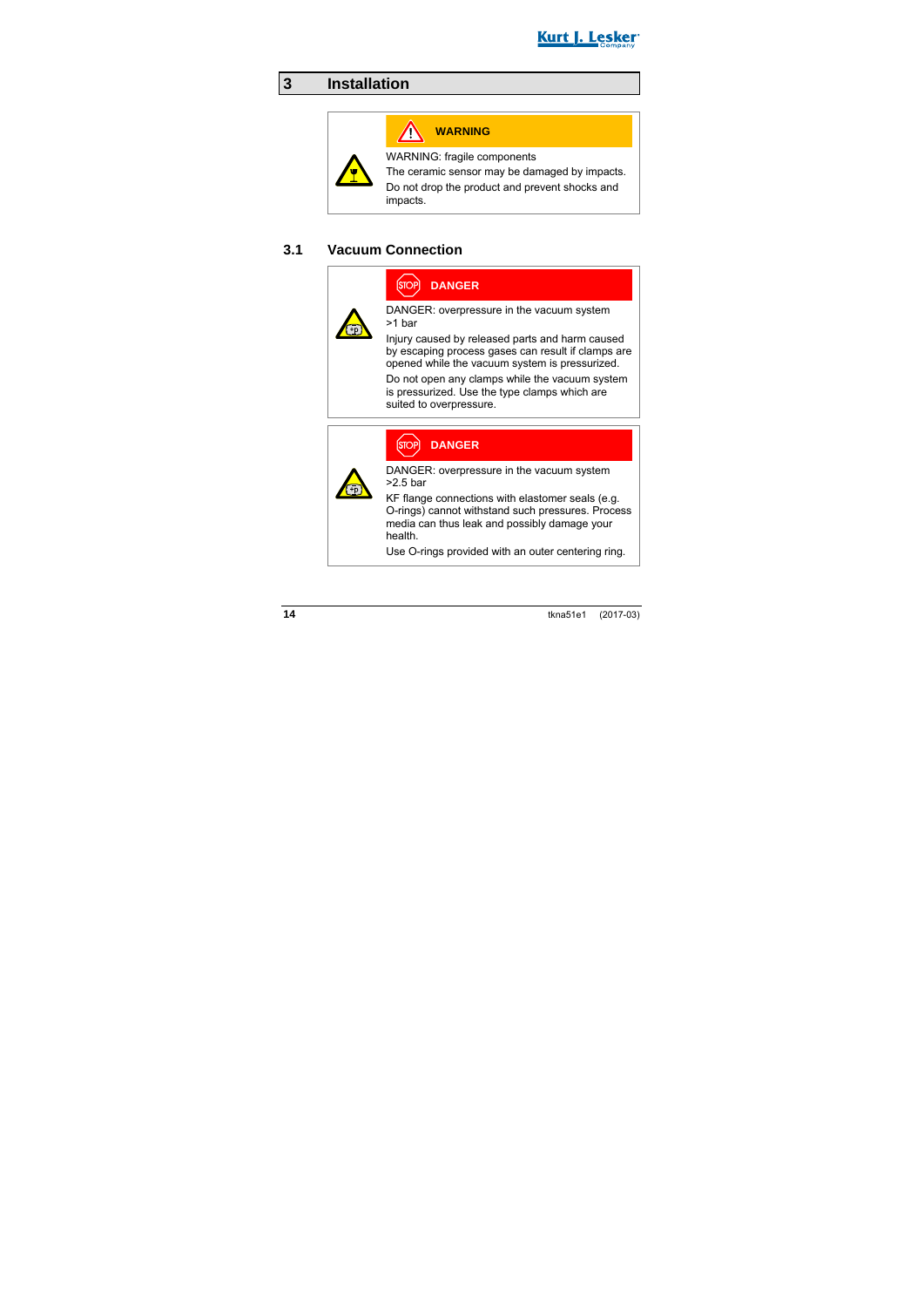

### **DANGER**

DANGER: protective ground

Products that are not correctly connected to ground can be extremely hazardous in the event of a fault.

Electrically connect the gauge to the grounded vacuum chamber. This connection must conform to the requirements of a protective connection according to EN 61010:

- CF and VCR flanges fulfill this requirement.
- For gauges with a KF flange, use a conductive metallic clamping ring.
- For gauges with a  $\frac{1}{2}$ " tube, take appropriate measures to fulfill this requirement.



### **Caution**

Caution: vacuum component

Dirt and damages impair the function of the vacuum component.

When handling vacuum components, take appropriate measures to ensure cleanliness and prevent damages.

**Caution** Caution: dirt sensitive area

Touching the product or parts thereof with bare hands increases the desorption rate.

Always wear clean, lint-free gloves and use clean tools when working in this area.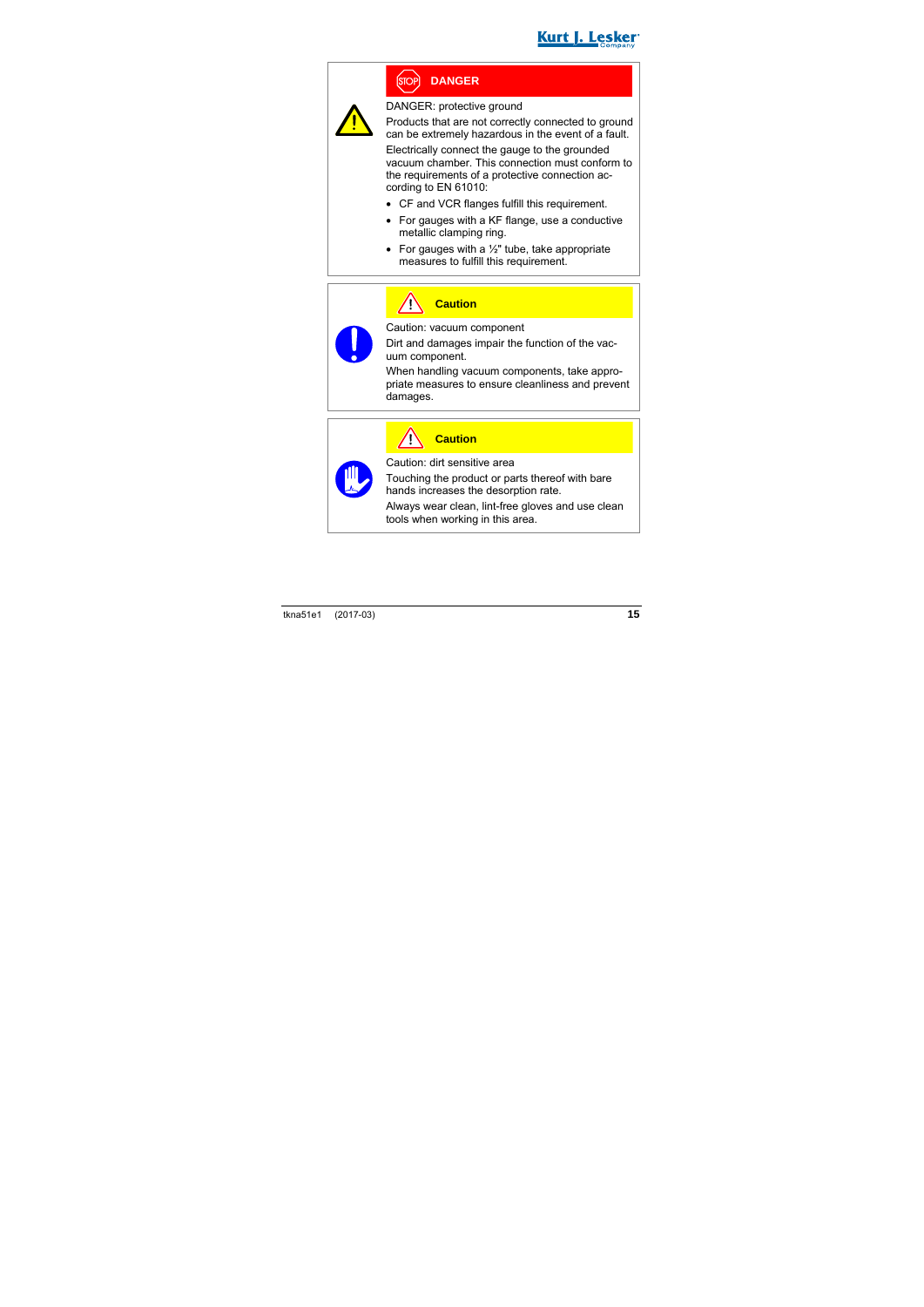

Mount the gauge so that no vibrations occur. The gauge may be mounted in any orientation. To keep condensates and particles from getting into the measuring chamber preferably choose a horizontal to upright position. If adjustment should be possible after the gauge has been installed, be sure to install it so that the buttons can be accessed with a pin ( $\rightarrow \mathbb{B}$  20).

Remove the protective lid and connect the product to the vacuum system.

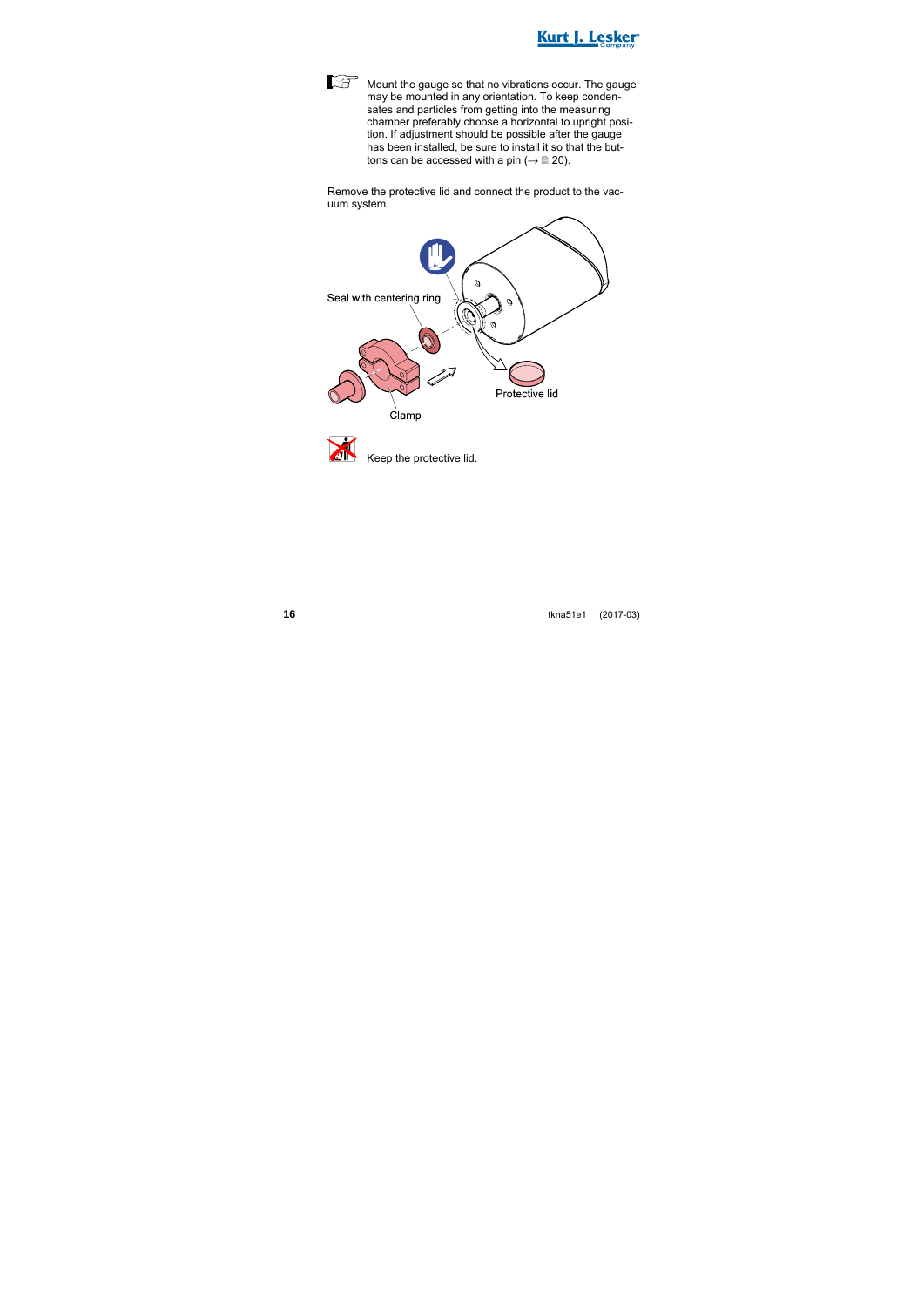

#### **3.2 Power Connection**

Make sure the vacuum connection is properly made  $(\rightarrow \Box$  14).

| OP] : | <b>DANGER</b> |  |
|-------|---------------|--|
|       |               |  |

The gauge may only be connected to power supplies, instruments or control devices that conform to the requirements of a grounded protective extralow voltage (PELV) and limited power source (LPS), Class 2. The connection to the gauge has to be fused.



Ground loops, differences of potential, or EMC problems may affect the measurement signal. For optimum signal quality, please do observe the following notes:

- Use an overall metal braided shielded cable. The connector must have a metal case.
- Connect the cable shield to ground at one side via the connector case. Make sure the connector case has direct contact to the cable's shield on its whole circumference. Do not connect the other side of the shield.
- Connect the supply common with protective ground directly at the power.
- Use differential measurement input (signal common and supply common conducted separately).
- Potential difference between supply common and housing ≤18 V (overvoltage protection).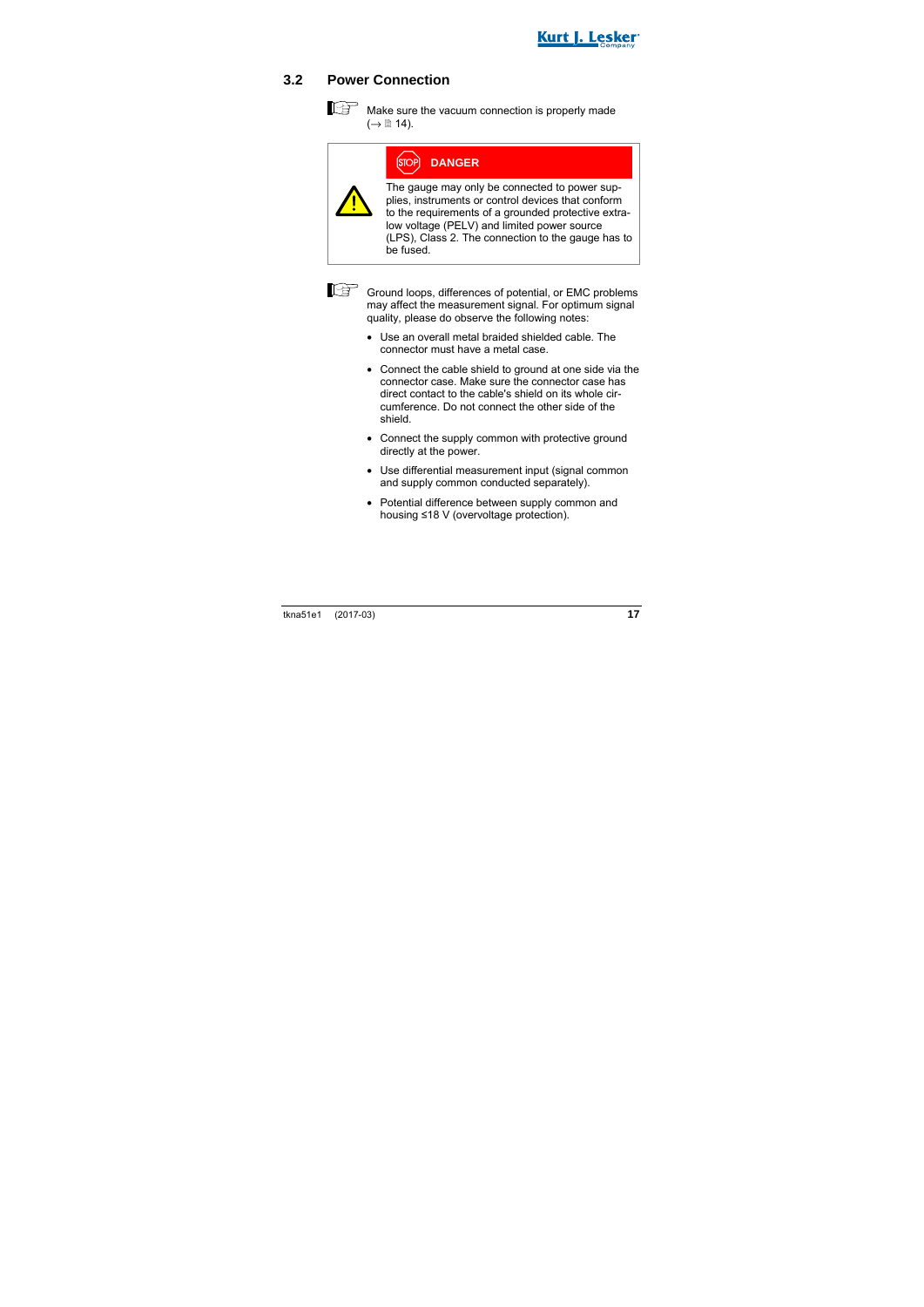

If no sensor cable is available, make one according to the following diagram (cable length and conductor cross-sections  $\rightarrow \mathbb{B}$  10).



Electrical connection

| Pin 1, 4      | Relay SP1, closing contact        |           |
|---------------|-----------------------------------|-----------|
| Pin 2         | Signal ouput (measurement signal) |           |
|               | or thresholds SP1/2               | 9         |
| Pin 3         | Status                            |           |
| Pin 5         | Supply common                     |           |
| Pin 6         | Supply (-15 V)                    |           |
| Pin 7, 11     | Supply (+14 +30 V or +15 V)       | 15        |
| Pin 8, 9      | Relay SP2, closing contact        |           |
| Pin 10        | Gauge identification              |           |
|               | or Remote Zero Adjust             | 15-pin    |
| Pin 12        | Signal common                     | D-sub     |
| Pin 13        | RS232, TxD                        | female    |
| <b>Pin 14</b> | RS232. RxD                        | soldering |
| <b>Pin 15</b> | Housing (Chassis Ground)          | side      |
| case          | Connector case                    |           |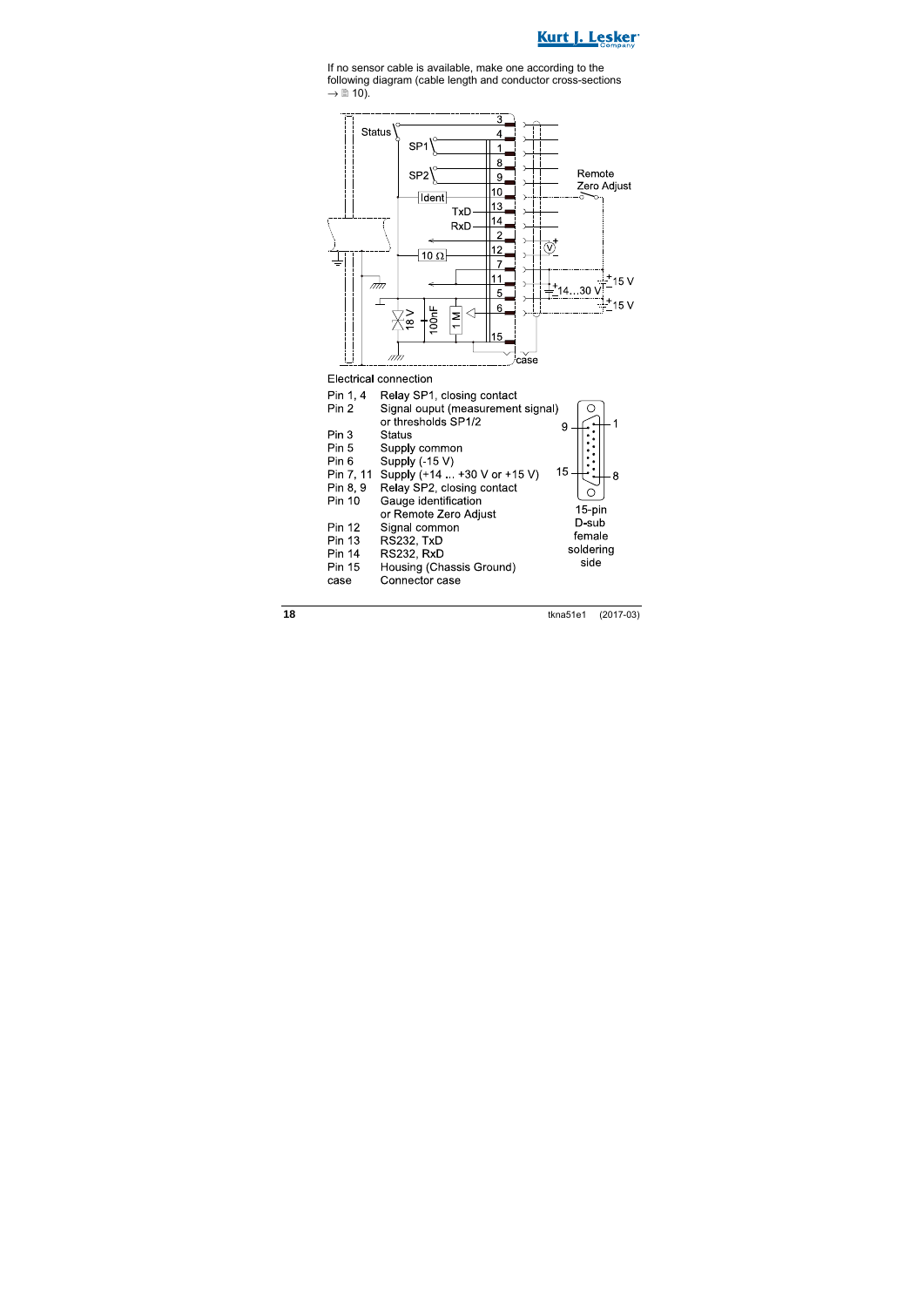

#### **4 Operation**

Put the gauge into operation. If you are using an appropriate controller, define the measurement range.

A warm-up time of at least ½ hour should be allowed; for precise pressure measurements a warm-up time of at least 2 hours is required.



If the gauge is used for fast downstream pressure control we recommend setting its signal filter to "fast".

The filter can be set via the RS232C interface  $(\rightarrow \Box \Box)$  [1].

#### **4.1 Status Indication**

| DIAG<br>vo<br>cβ<br>SP ZERO<br>For factory<br>setting only |                                               |                                        |  |
|------------------------------------------------------------|-----------------------------------------------|----------------------------------------|--|
| LED                                                        | <b>LED</b> status                             | Meaning                                |  |
| <status></status>                                          | off                                           | no supply voltage                      |  |
|                                                            | lit solid green                               | measurement mode                       |  |
|                                                            | blinking green<br>short blinks<br>long blinks | warning, over/underrange<br>warming up |  |
|                                                            | lit solid red                                 | error                                  |  |
| $<$ SP1 $>$                                                | lit green green                               | $p \le$ setpoint 1                     |  |
|                                                            | blinking green                                | waiting for setpoint 1 input           |  |
|                                                            | off                                           | p > setpoint 1                         |  |
| <sp2></sp2>                                                | lit solid green                               | $p \le$ setpoint 2                     |  |
|                                                            | blinking green                                | waiting for setpoint 2 input           |  |
|                                                            | off                                           | $p >$ setpoint 2                       |  |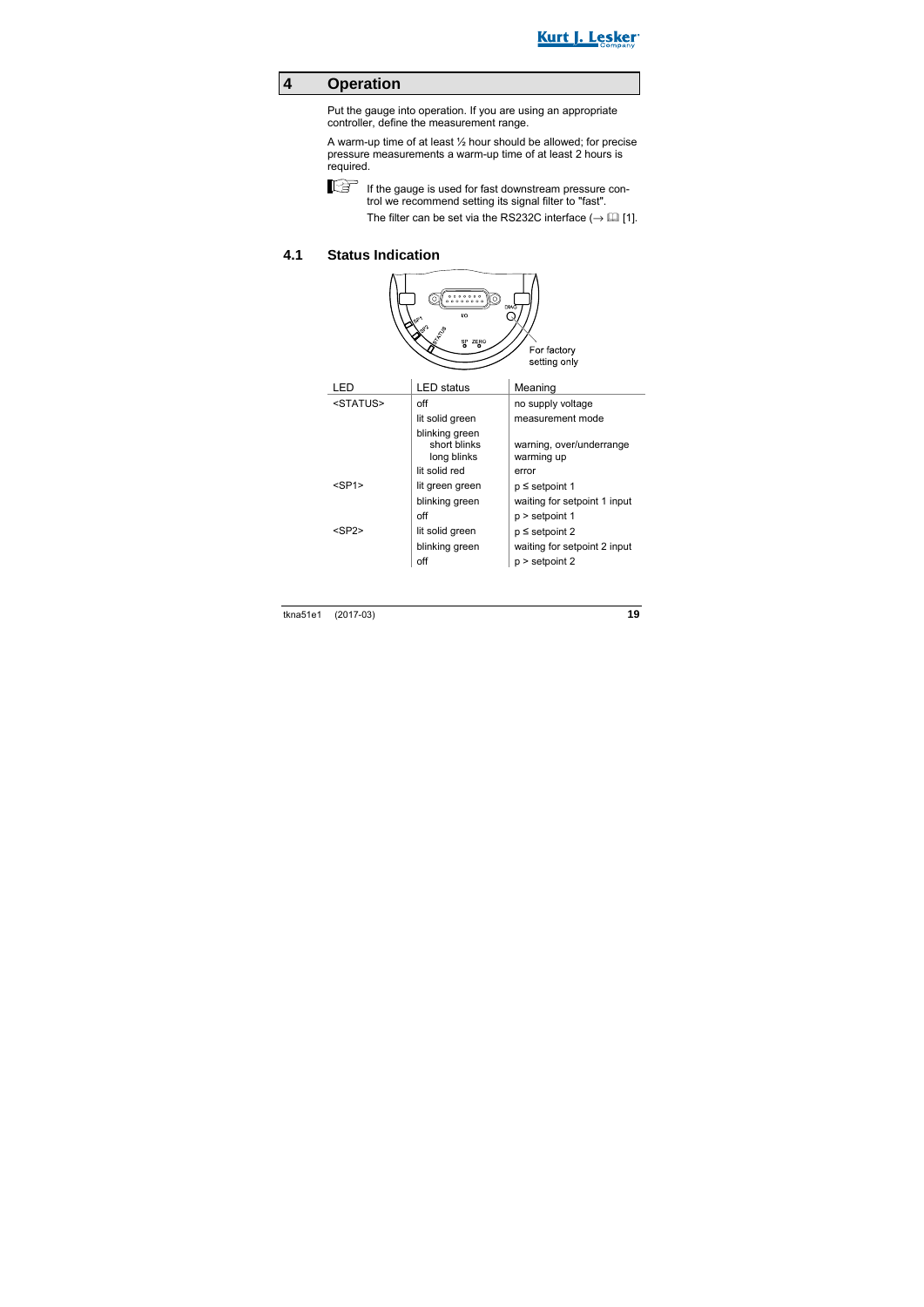

#### **4.2 Zeroing the Gauge**

The gauge is factory calibrated while "standing upright"  $(\rightarrow$  "Calibration Test Report").



We recommend performing a zero adjustment, when the gauge is operated for the first time.

Due to long time operation or contamination, a zero drift could occur and zero adjustment may become necessary.

For adjusting the zero, operate the gauge under the same constant ambient conditions and in the same mounting orientation as normally.

The output signal (measuring signal) is depending on the mounting orientation. The signal difference between the vertical and horizontal mounting orientation is:

| F.S.           | $\Delta$ U / 90 $^{\circ}$ |
|----------------|----------------------------|
| 1000 Torr/mbar | $\approx$ 2 mV             |
| 100 Torr/mbar  | $\approx$ 10 mV            |
| 10 Torr/mbar   | $\approx 50$ mV            |
| 1 Torr/mbar    | $\approx$ 300 mV           |
| 0.1 Torr/mbar  | $\approx$ 1.8 V            |



 $\mathbb{E}$  If the gauge is operated via a controller, the zero of the whole measuring system has to be adjusted on the controller: first, adjust the zero of the gauge and then, the zero of the controller.

#### **4.2.1** <**ZERO**> **Adjus**t**ment**

The zero can be adjusted via

- the <ZERO> button on the gauge.
- the digital input "Remote Zero": Apply the supply voltage to pin 10 (15-pin) or to pin 7 (9-pin), pulse  $\rightarrow \mathbb{B}$  8.
- the RS232C interface  $(\rightarrow \Box$  [1]).
- an appropriate controller.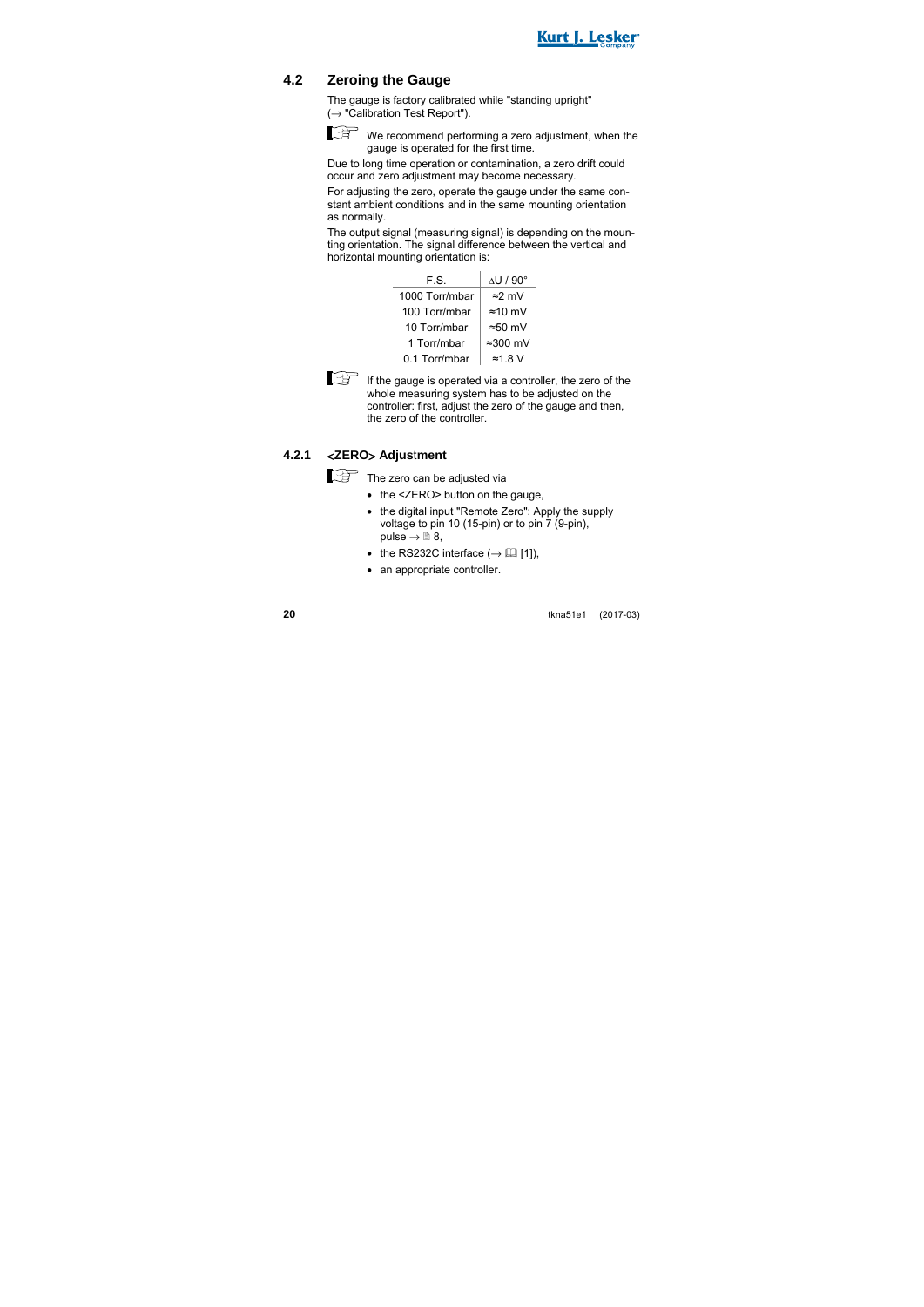While the gauge is being heated and/or under atmospheric pressure, the zeroing function is locked in order for operating errors to be prevented.



 $\overline{1}$ 

**O** Evacuate the gauge to a pressure according to the table below:

|           |                |                                         | Recommended final pressure for |                                         |
|-----------|----------------|-----------------------------------------|--------------------------------|-----------------------------------------|
|           | F.S.           |                                         | zero adjustment                |                                         |
| 1100      | mbar           |                                         | $<6.65\times10^{0}$ Pa         | $<$ 6.65 $\times$ 10 <sup>-2</sup> mbar |
| 1000 Torr |                | $<$ 5×10 <sup>-2</sup> Torr             | $<6.65\times10^{0}$ Pa         |                                         |
|           | 500 Torr/mbar  | $<$ 2.5 $\times$ 10 <sup>-2</sup> Torr  | $<$ 3.33×10 $^{\circ}$ Pa      | $<$ 3.33×10 <sup>-2</sup> mbar          |
|           | 200 Torr/mbar  | $<$ 10 <sup>-2</sup> Torr               | $<$ 1.33×10 <sup>-0</sup> Pa   | $<$ 1.33×10 <sup>-2</sup> mbar          |
|           | 100 Torr/mbar  | $<$ 5×10 <sup>-3</sup> Torr             | $< 6.65 \times 10^{-1}$ Pa     | $<6.65\times10^{-3}$ mbar               |
|           | 50 Torr/mbar   | $<$ 2.5 $\times$ 10 <sup>-3</sup> Torr  | $<$ 3.33×10 <sup>-1</sup> Pa   | $<$ 3.33×10 <sup>-3</sup> mbar          |
|           | 20 Torr/mbar   | $< 10^{-3}$ Torr                        | $<$ 1.33×10 <sup>-1</sup> Pa   | $<$ 1.33×10 <sup>-3</sup> mbar          |
|           | 10 Torr/mbar   | $<$ 5×10 <sup><math>+</math></sup> Torr | $< 6.65 \times 10^{-2}$ Pa     | $<6.65\times10^{-4}$ mbar               |
|           | 5 Torr/mbar    | $<$ 2.5 $\times$ 10 <sup>-4</sup> Torr  | $<$ 3.33×10 <sup>-2</sup> Pa   | $<$ 3.33×10 <sup>-4</sup> mbar          |
|           | 2 Torr/mbar    | $< 10^{-4}$ Torr                        | $<$ 1.33×10 <sup>-2</sup> Pa   | $<$ 1.33×10 <sup>-4</sup> mbar          |
|           | 1 Torr/mbar    | $<$ 5 $\times$ 10 <sup>-5</sup> Torr    | $<6.65\times10^{3}$ Pa         | $< 6.65 \times 10^{-5}$ mbar            |
|           | 0.5 Torr/mbar  | $<$ 2.5 $\times$ 10 <sup>-5</sup> Torr  | $<$ 3.33×10 <sup>-3</sup> Pa   | $<$ 3.33×10 <sup>-5</sup> mbar          |
|           | 0.25 Torr/mbar | $<$ 10 <sup>-5</sup> Torr               | $<$ 1.33×10 <sup>-3</sup> Pa   | $<$ 1.33×10 <sup>-5</sup> mbar          |
|           | 0.1 Torr/mbar  | $<$ 5 $\times$ 10 <sup>-6</sup> Torr    | $< 6.65 \times 10^{-4}$ Pa     | $<$ 6.65×10 <sup>-6</sup> mbar          |

If the final pressure is too high for zero adjustment (>25% of the F.S.), the zero cannot be reached and the <STATUS> LED blinks green. If this is the case, activate the factory setting and adjust the zero again ( $\rightarrow \mathbb{B}$  27).



 $\bullet$  Operate the gauge for at least  $\frac{1}{4}$  hour (until the signal is stable).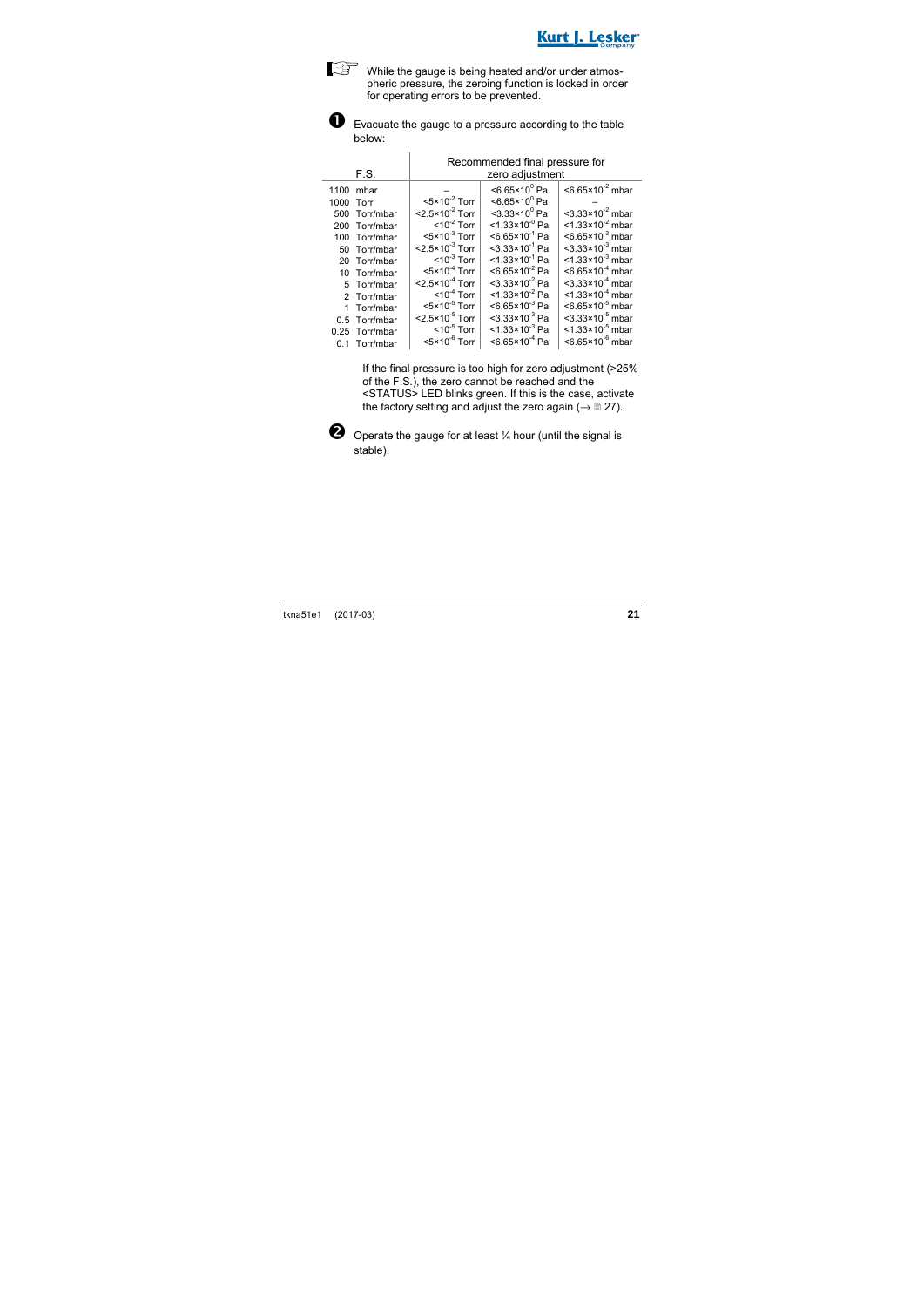



 Briefly press the <ZERO> button with a pin (max. ø1.1 mm). The zero adjustment runs automatically. The <STATUS> LED blinks until the adjustment (duration ≤8 s) is completed.



 $\mathbb{R}^{\mathbb{R}}$  After zero adjustment, the gauge automatically returns to the measurement mode.

The <STATUS> LED blinks green if

- $\bullet$  the signal output is negative  $($  < -20 mV) when the final pressure has been attained
- the zero adiustment has failed.

#### **4.2.2** <**ZERO**> **Adjustment with Ramp Function**

The ramp function allows to adjust the zero at a known reference pressure within the measurement range of the gauge.

It also permits to adjust an offset of the characteristic curve in order to

- compensate for the offset of the measuring system or
- obtain a slightly positive zero for a 0 … 10 V AD converter.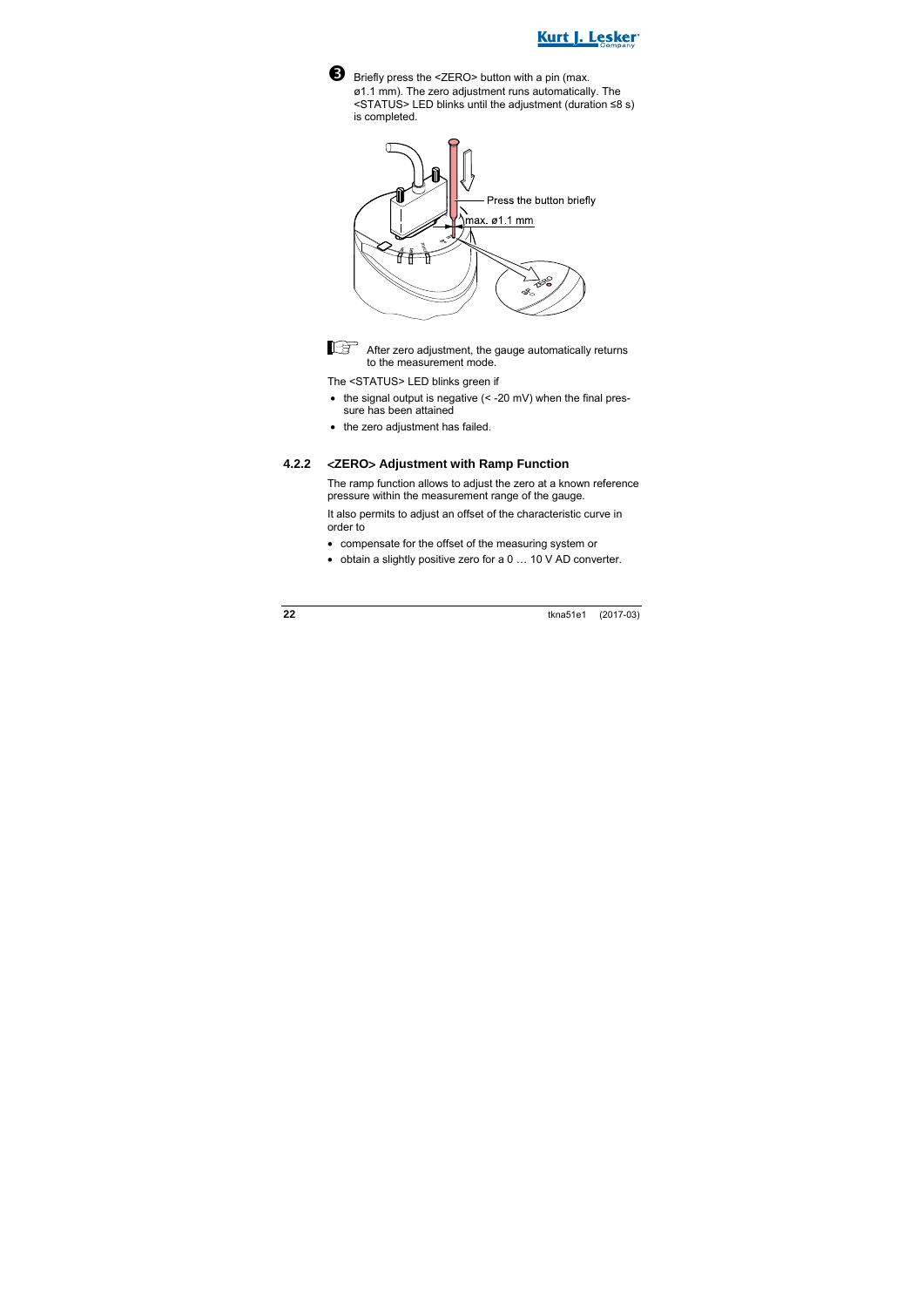

The offset should not exceed 2% of the F.S. (+200 mV). At a higher positive offset, the upper limit of the measurement range is exceeded.



- the <ZERO> button on the gauge.
- the RS232C interface  $($   $\rightarrow$   $[$  $]$  [1]).



Recommended procedure for adjusting the offset of a measuring system:  $\rightarrow$  Notice  $\cong$  20.



 $\bullet$  Operate the gauge for at least 1 hour (until the signal is stable).



Push the <ZERO> button with a pin (max. ø1.1 mm) and keep it depressed. The <STATUS> LED starts blinking. After 5 s, the zero adjustment value, starting at the current output value, keeps continually changing (ramp) until the button is released or until the setting limit (max. 25% F.S.) is reached. The corresponding output signal is delayed by about 1 s.

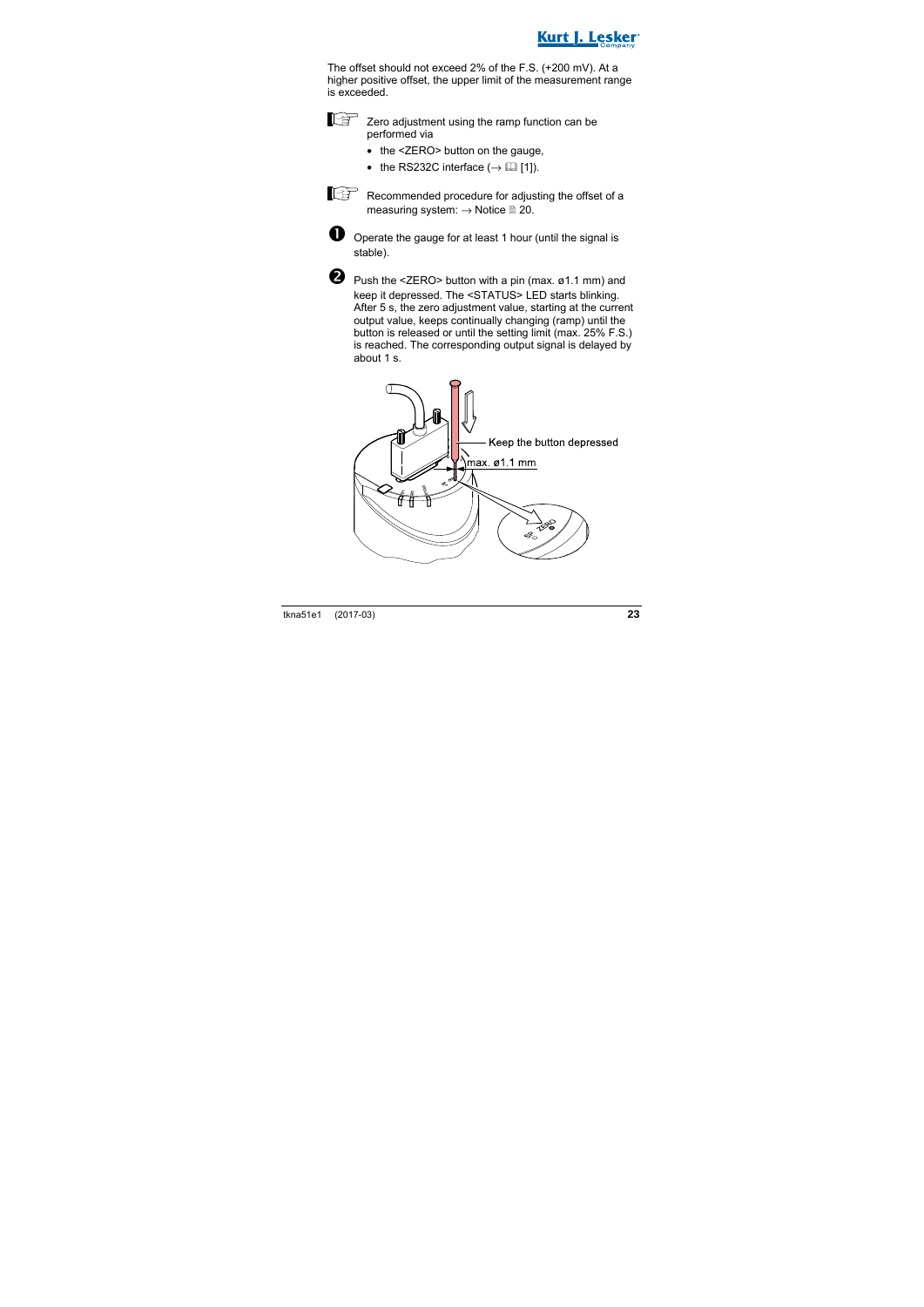



Push the <ZERO> button again:

| Fine adjustment<br>within $03$ s:     | the zero adjustment value changes<br>by one unit (push <zero> button in<br/>intervals of 1 s)</zero>                      |
|---------------------------------------|---------------------------------------------------------------------------------------------------------------------------|
| Change of direction<br>within $35$ s: | the zero adjustment changes its<br>direction (the blinking frequency of<br>the <status> LED changes<br/>briefly)</status> |



If  $\text{If the}$  <ZERO> button is released for more than 5 s, the gauge returns to the measurement mode.

The <STATUS> LED blinks green if the signal output is negative  $(< -20$  mV).

#### **4.3 Switching Functions**

The two switching functions can be set to any pressure within the measurement range of the gauge ( $\rightarrow \mathbb{R}$  13).

The current setpoint setting

- is output at the D-Sub connector instead of the measurement signal ( $\rightarrow \mathbb{B}$  18) and can be measured with a voltmeter after the <SP> button is pressed, or
- can be read/written via the RS232C interface.

If the pressure is lower than the setpoint, the corresponding LED (<SP1> or <SP2>) is lit solid and the corresponding relay  $(\rightarrow \Box$  18) is energized.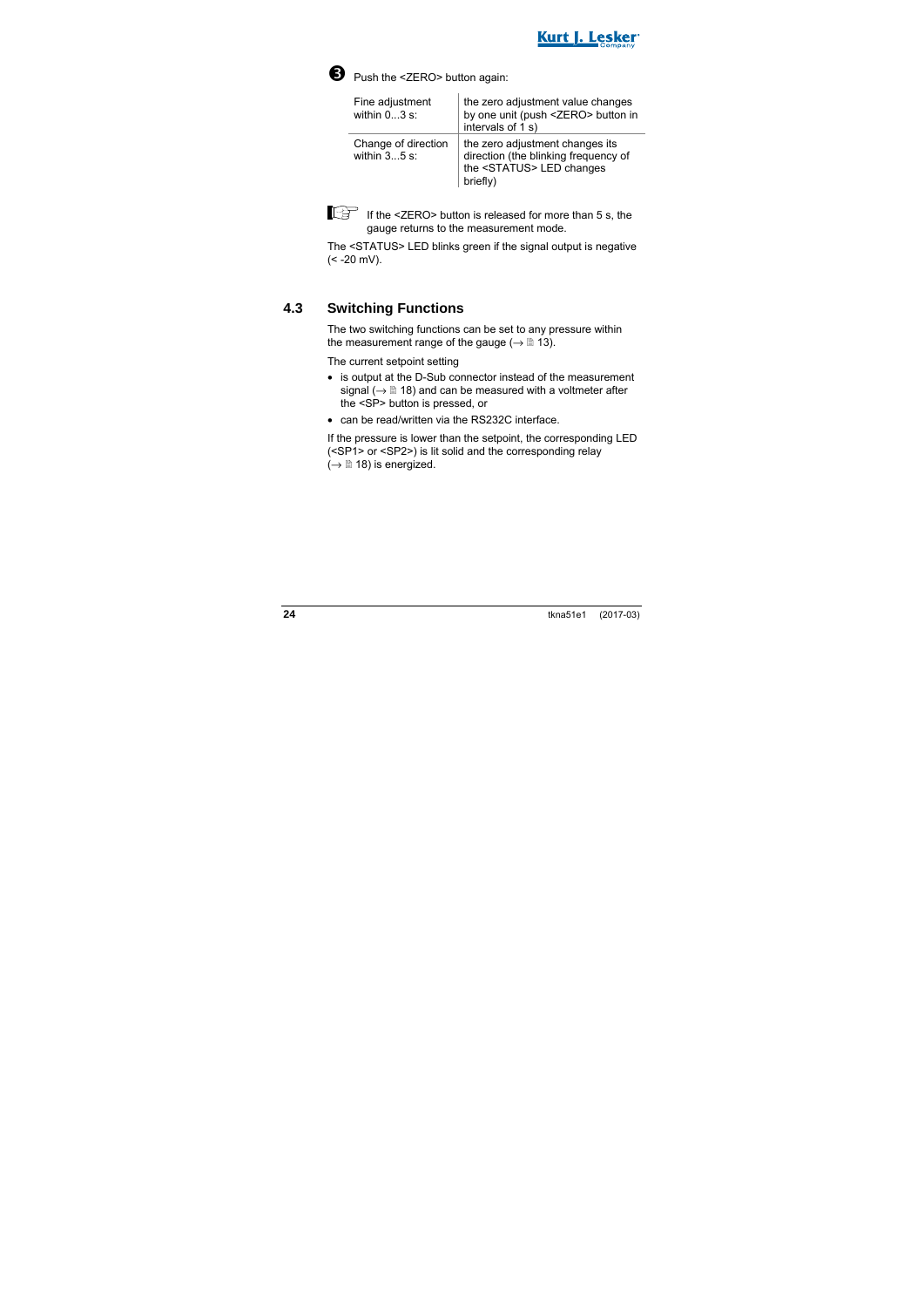



#### **4.3.1 Adjusting the Setpoints**

The setpoints can be adjusted via

- the buttons on the gauge,
- the RS232C interface  $(\rightarrow \Box$  [1]).

| P) | <b>DANGER</b> |  |
|----|---------------|--|
|    |               |  |

DANGER: malfunction

If processes are controlled via the signal output, keep in mind that by pushing the <SP> button the measurement signal is suppressed and the corresponding threshold value is output instead. This can cause malfunctions.

Push the <SP> button only if you are sure that no malfunction cause.

#### **Adjusting Setpoint <1>**



**P** Push the  $\leq$ SP> button with a pin (max.  $\emptyset$ 1.1 mm). The gauge changes to the switching function mode and outputs the current threshold value at the measurement value output for about 10 s (LED <1> blinks).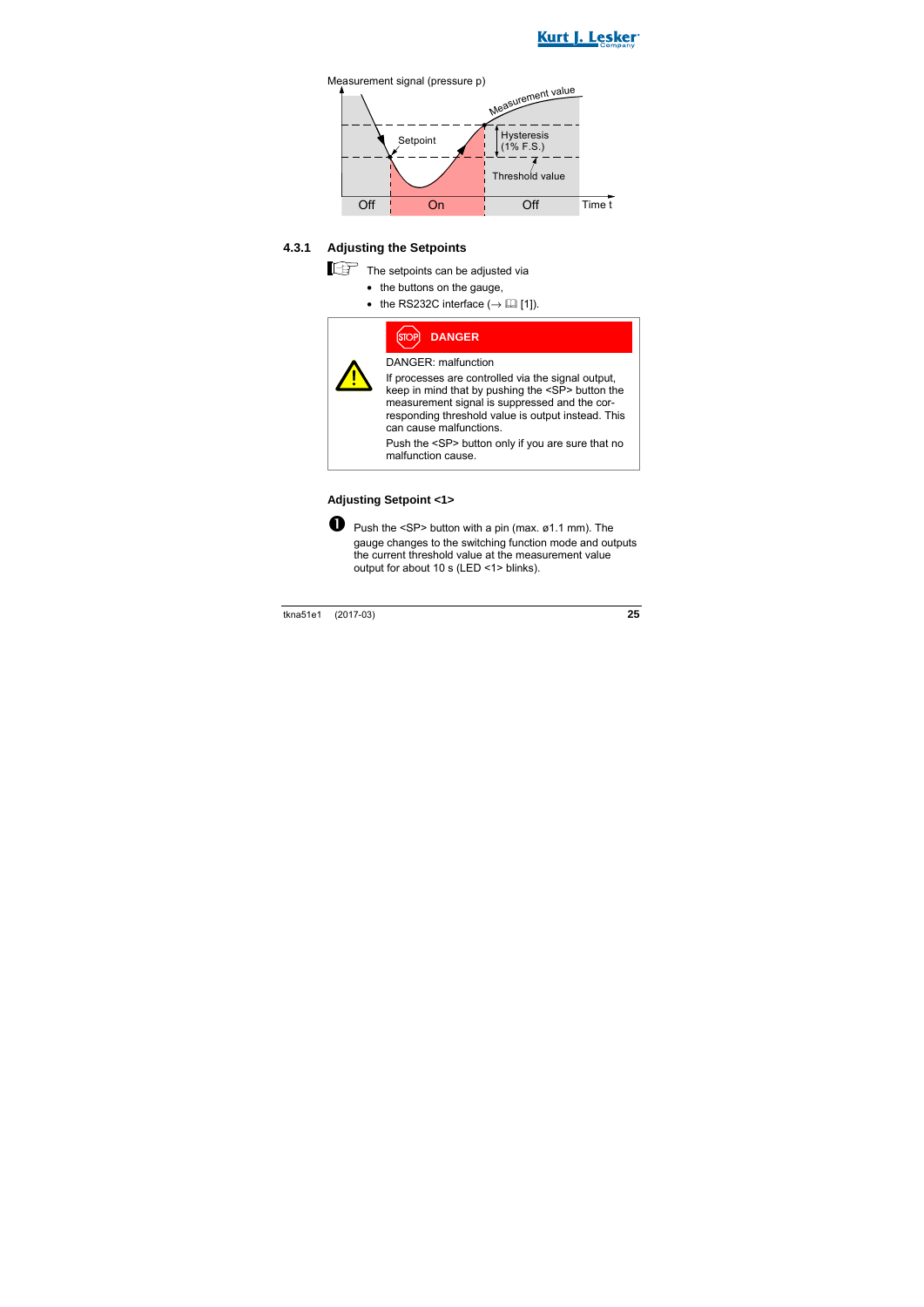



 For changing the threshold value, push the <ZERO> button and keep it depressed. The threshold keeps changing from the current value (ramp) until the button is released or until the limit of the setting range is reached.

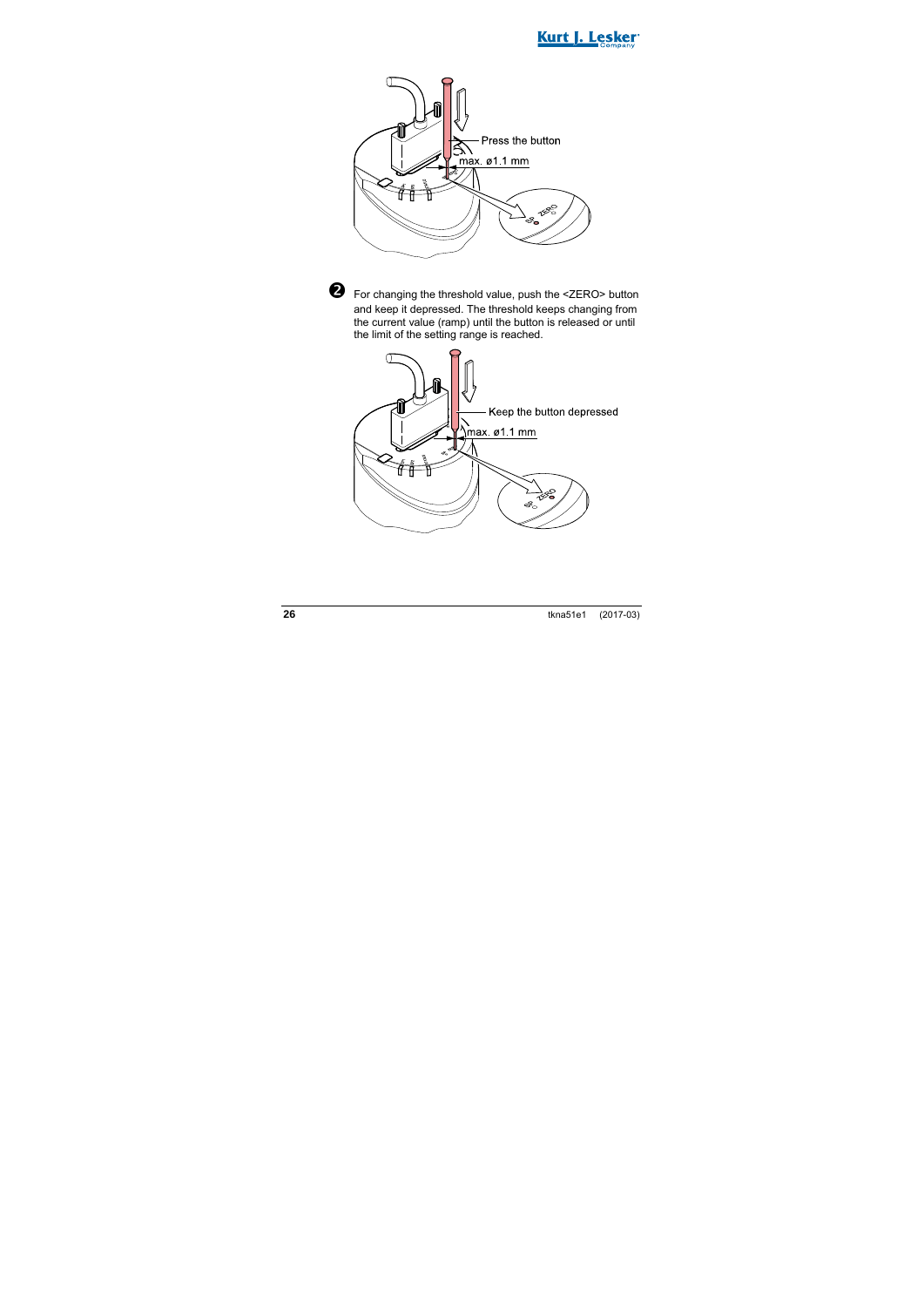



Push the <ZERO> button again:

| Fine adjustment                       | the zero adjustment value changes                                                                                         |
|---------------------------------------|---------------------------------------------------------------------------------------------------------------------------|
| within $03$ s:                        | by one unit                                                                                                               |
| Change of direction<br>within $35$ s: | the zero adjustment changes its<br>direction (the blinking frequency of<br>the <status> LED changes<br/>briefly)</status> |



 $\mathbb{E}$  If the <ZERO> button is released for more than 5 s, the gauge returns the measurement mode.

The upper threshold is automatically set 1% F.S. above the lower one (hysteresis).

#### **Adjusting Setpoint <2>**

Push the <SP> button twice (the LED <2> blinks). The adjustment procedure is the same as for setpoint <1>.

#### **4.4 Activating the Factory Setting (Factory Reset)**

All user defined parameters (e.g. zero, filter) are restored to their default values.



Loading of the default parameters is irreversible.

Loading the default parameters:



**D** Put the gauge out of operation.



Keep the <ZERO> button depressed for at least 5 s while the gauge is being put into operation (Power ON).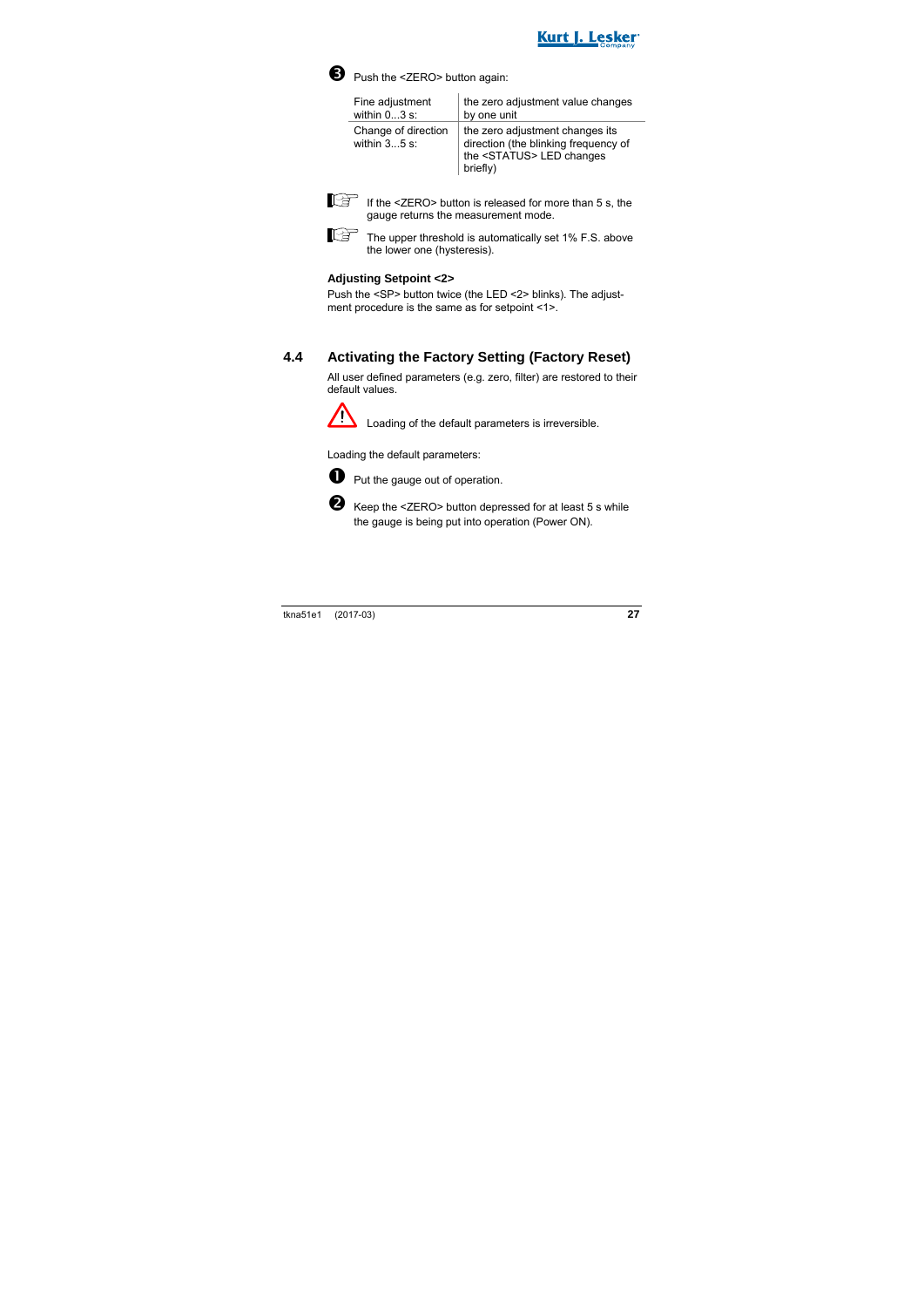

### **5 Deinstallation**

### **WARNING**

WARNING: fragile components

The ceramic sensor may be damaged by impacts.

Do not drop the product and prevent shocks and impacts.

### **DANGER**

DANGER: contaminated parts

Contaminated parts can be detrimental to health and environment.

Before beginning to work, find out whether any parts are contaminated. Adhere to the relevant regulations and take the necessary precautions when handling contaminated parts.

**Caution**

Caution: vacuum component

Dirt and damages impair the function of the vacuum component.

When handling vacuum components, take appropriate measures to ensure cleanliness and prevent damages.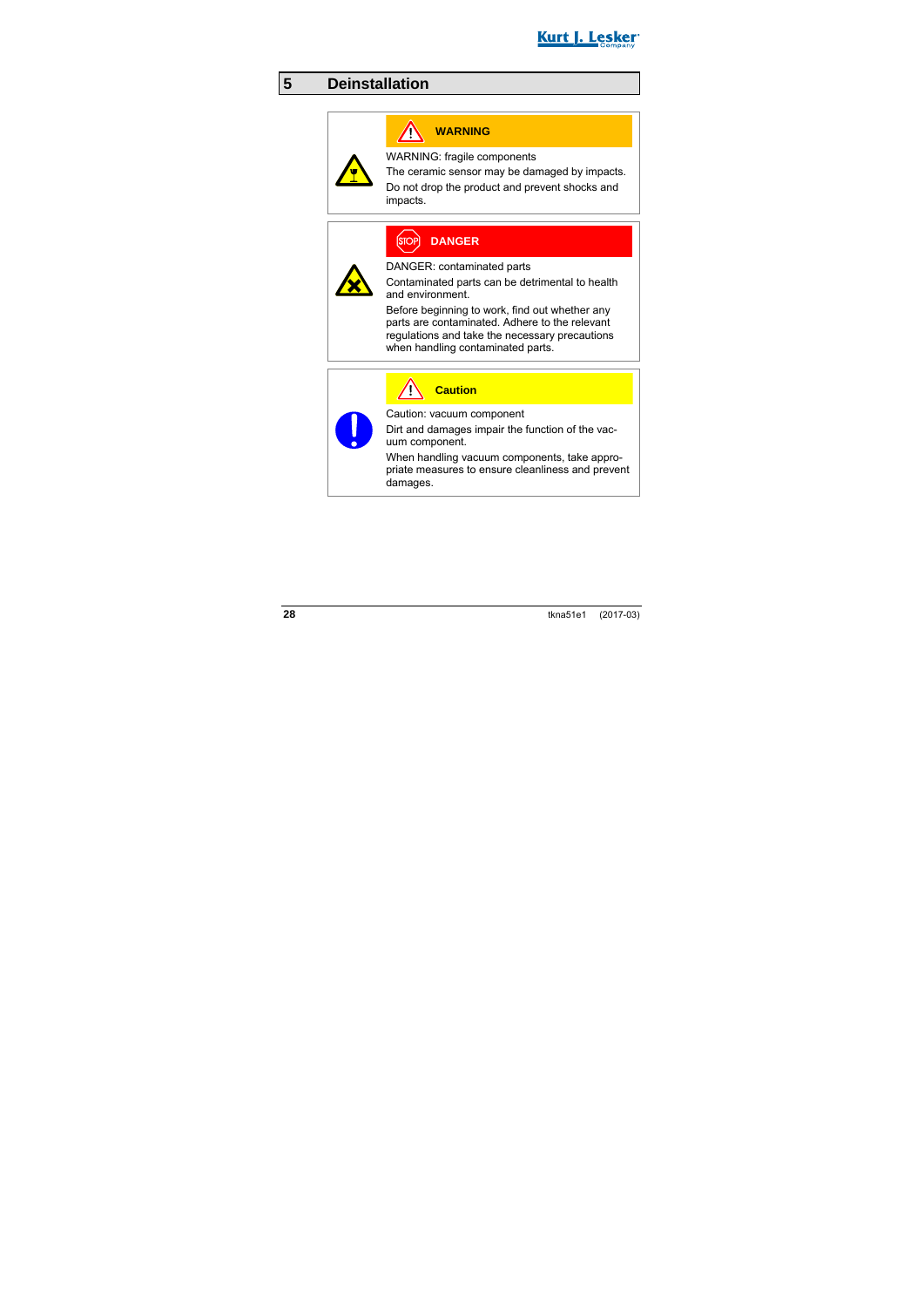

**Caution**

Caution: dirt sensitive area Touching the product or parts thereof with bare hands increases the desorption rate. Always wear clean, lint-free gloves and use clean

tools when working in this area.



**O** Vent the vacuum system.



**Q** Put the gauge out of operation.



**B** Unfasten the lock screws and disconnect the sensor cable.

 Remove the gauge from the vacuum system and install the protective lid.

### **6 Maintenance, Repair**

Under clean operating conditions, the product requires no maintenance.

$$
\mathbb{F}^{\mathbb{F}}
$$

 Gauge failures due to contamination are not covered by the warranty.

We recommend checking the zero at regular intervals  $(\rightarrow \mathbb{B} 20)$ .

Kurt J. Lesker Company assumes no liability and the warranty becomes null and void if any repair work is carried out by the end-user or third parties.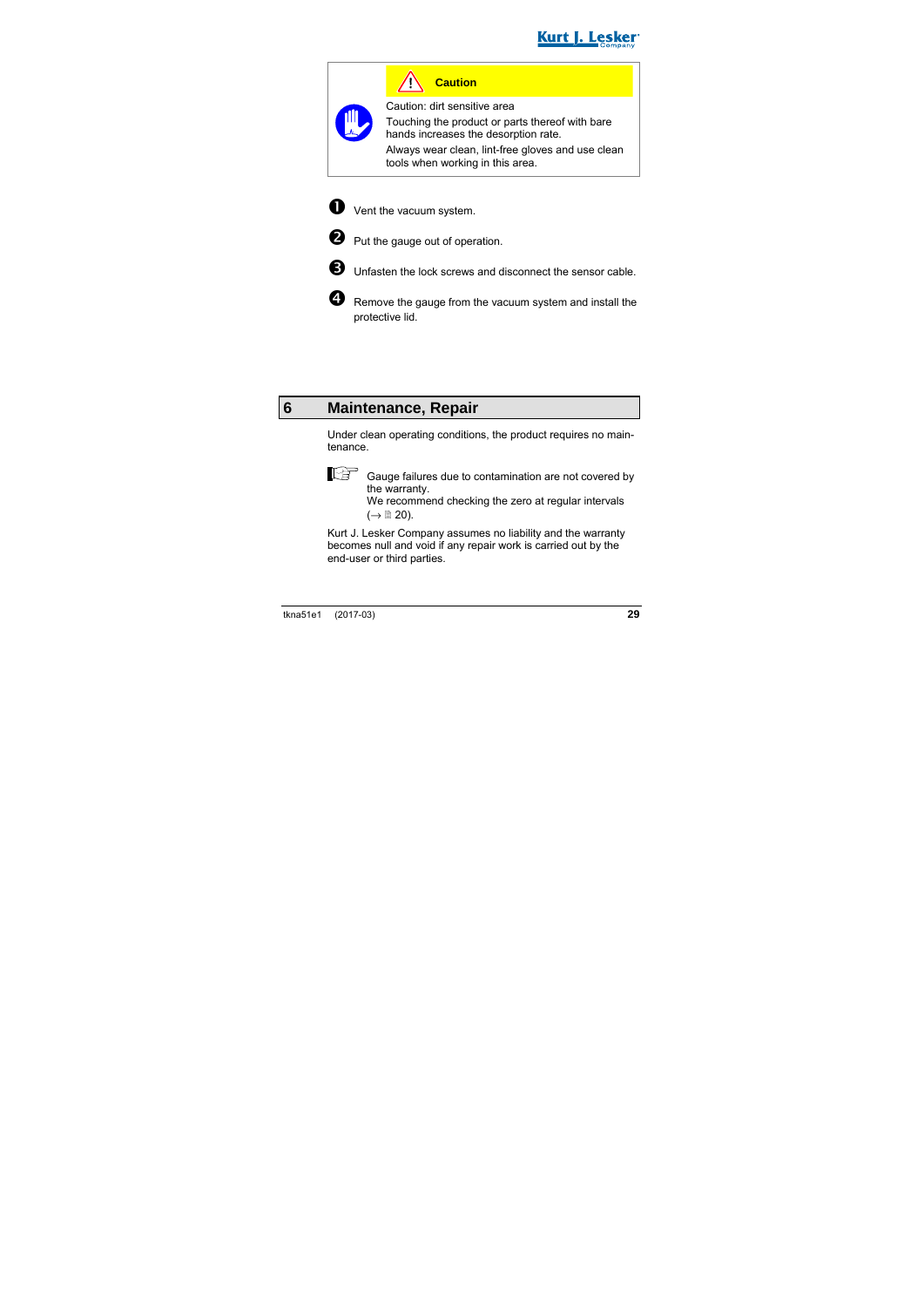

### **7 Returning the Product**

### **WARNING**

WARNING: forwarding contaminated products Contaminated products (e.g. radioactive, toxic, caustic or microbiological hazard) can be detrimental to health and environment.

Products returned to Kurt J. Lesker Company should preferably be free of harmful substances. Adhere to the forwarding regulations of all involved countries and forwarding companies and enclose a duly completed declaration of contamination (for further information please contact your Kurt J. Lesker Company accounting).

Products that are not clearly declared as "free of harmful substances" are decontaminated at the expense of the customer.

Products not accompanied by a duly completed declaration of contamination are returned to the sender at his own expense.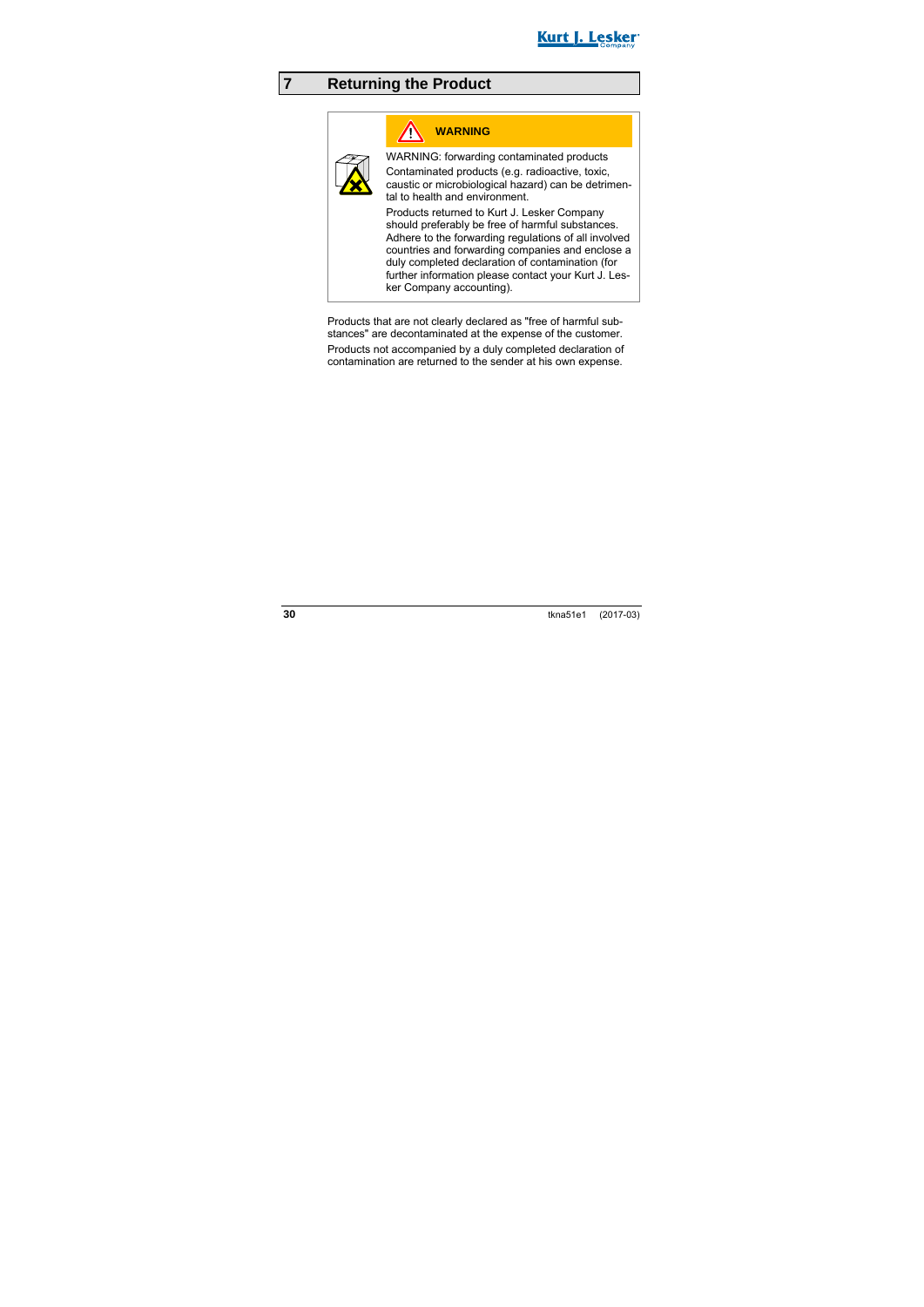

### **8 Disposal**

### **DANGER**

DANGER: contaminated parts

Contaminated parts can be detrimental to health and environment.

Before beginning to work, find out whether any parts are contaminated. Adhere to the relevant regulations and take the necessary precautions when handling contaminated parts.



#### **Separating the components**

After disassembling the product, separate its components according to the following criteria:

• Contaminated components

Contaminated components (radioactive, toxic, caustic or biological hazard etc.) must be decontaminated in accordance with the relevant national regulations, separated according to their materials, and disposed of.

• Other components

Such components must be separated according to their materials and recycled.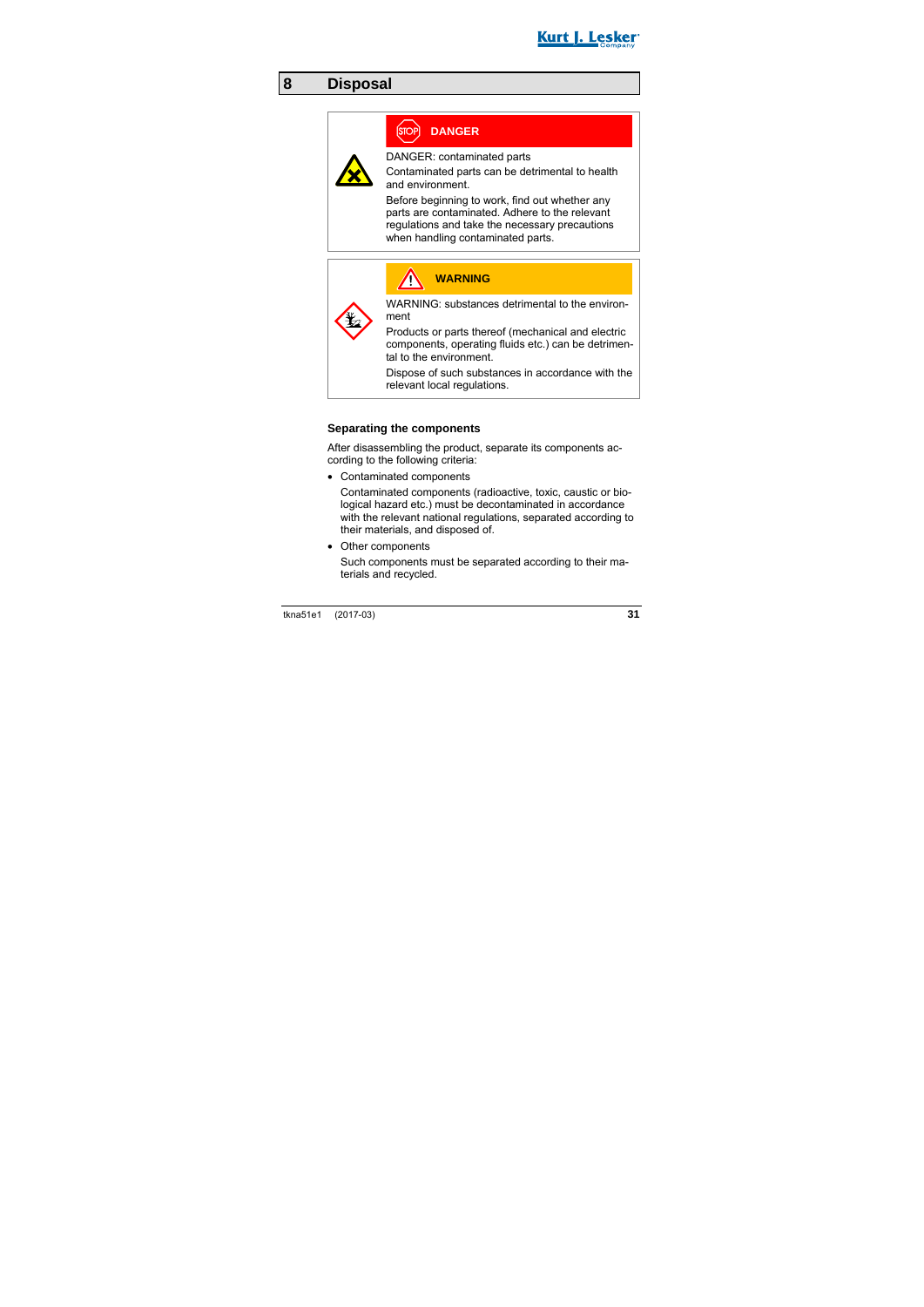

### **Further Information**

 [1] www.lesker.com Communication Protocol RS232C Interface tkra49e1 Kurt J. Lesker Company, 1925 Route 51, Jefferson Hills PA 15025, USA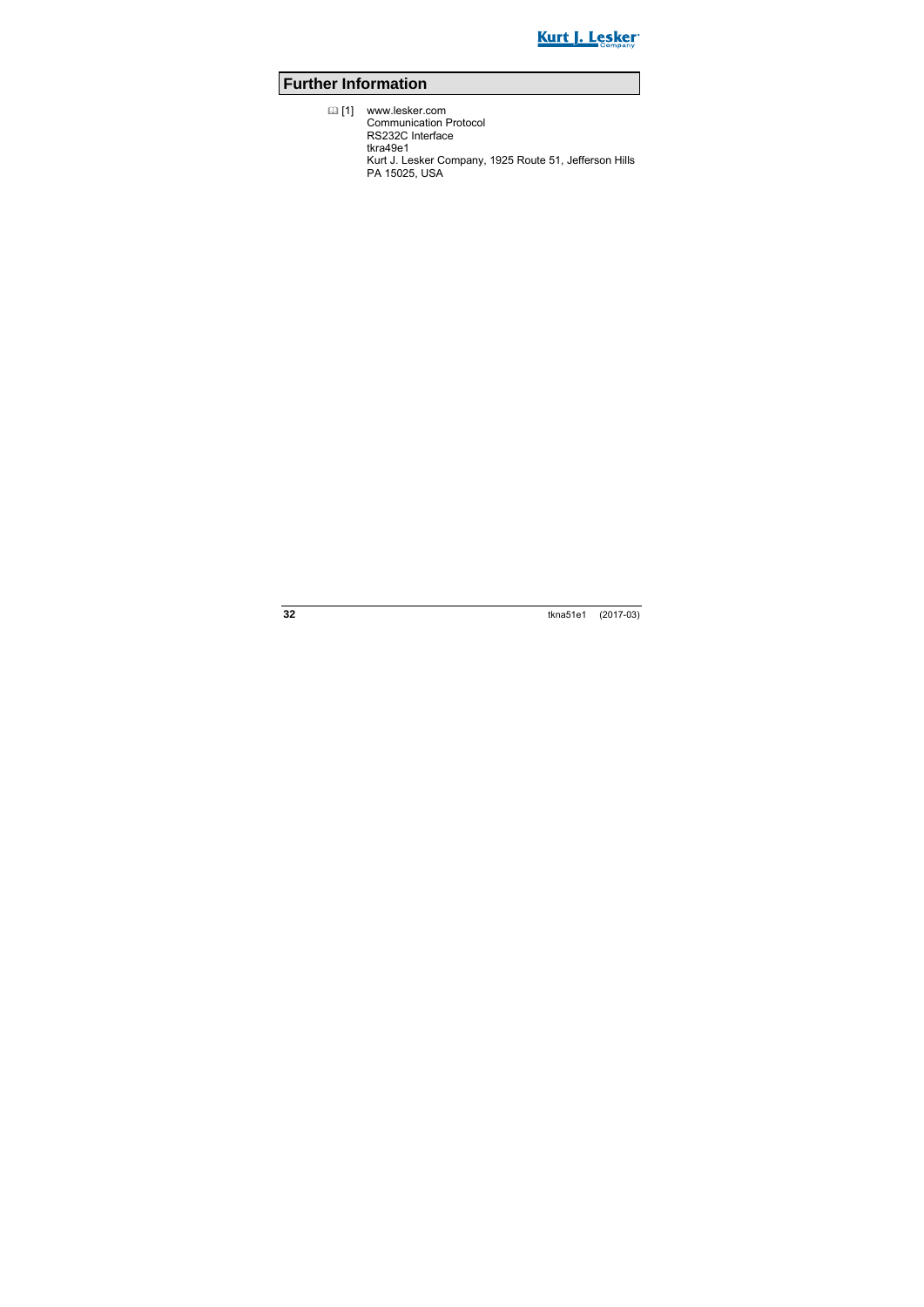

### **EU Declaration of Conformity**

#### We, Kurt J. Lesker Company, hereby declare that the equipment mentioned below complies with the provisions of the Directive<br>relation to electromographic composibility 2014/20/EU and the relating to electromagnetic compatibility 2014/30/EU and the Directive on the restriction of the use of certain hazardous substances in electrical and electronic equipment 2011/65/EU.

#### **Product**

# Heated Capacitance Gauge

KJLC HCG

#### **Standards**

Harmonized and international/national standards and specifications:

- EN 61000-6-2:2005 (EMC: generic immunity standard)
- EN 61000-6-3:2007 + A1:2011 (EMC: generic emission standard)
- EN 61010-1:2010 (Safety requirements for electrical equipment for measurement, control and laboratory use)
- EN 61326:2013: Group 1, Class B (EMC requirements for electrical equipment for measurement, control and laboratory use)

#### **Manufacturer / Signatures**

Kurt J. Lesker Company, 1925 Route 51, Jefferson Hills PA 15025, USA

6 January 2017

Jally

John Lubic Vice President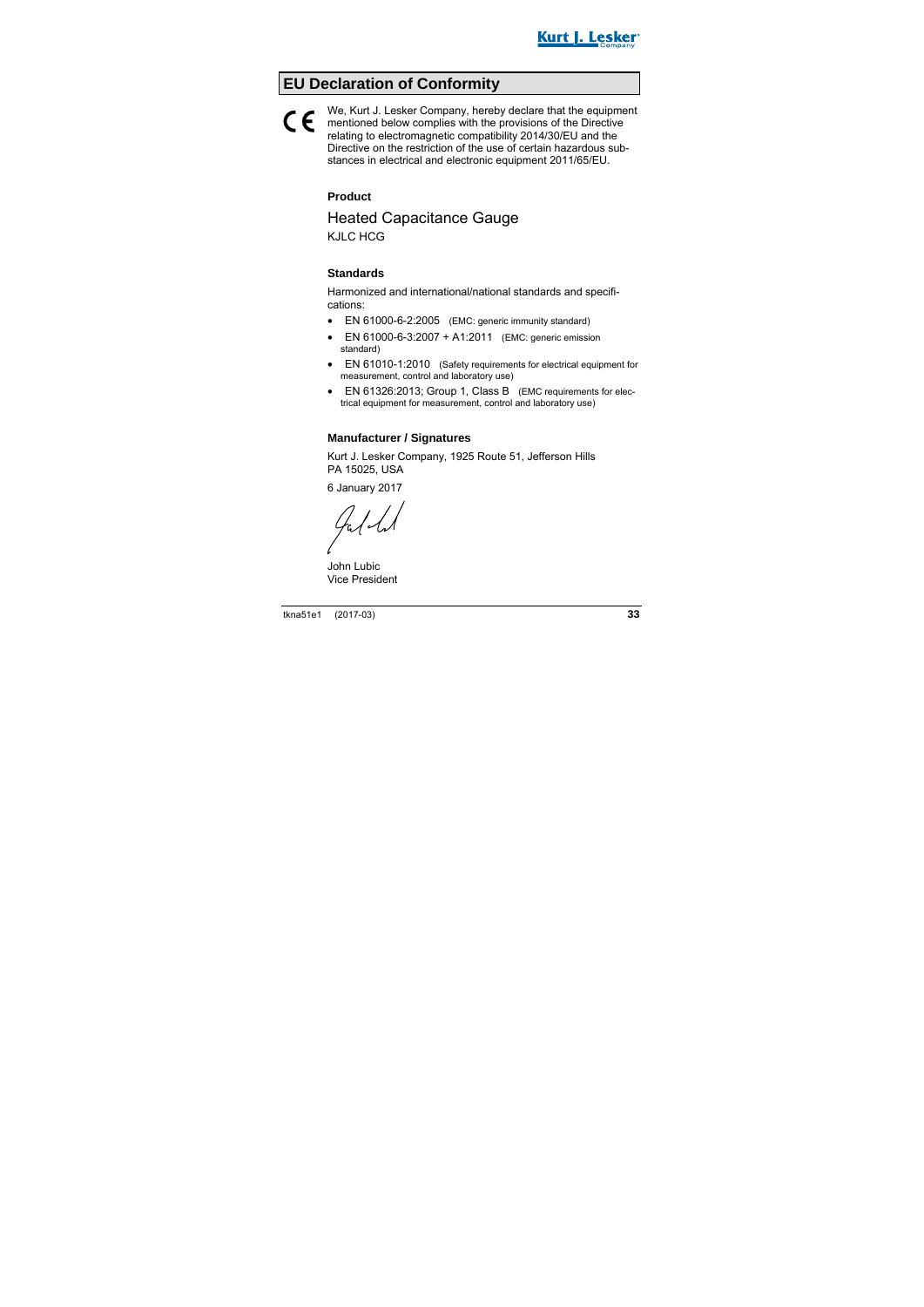

**Notes**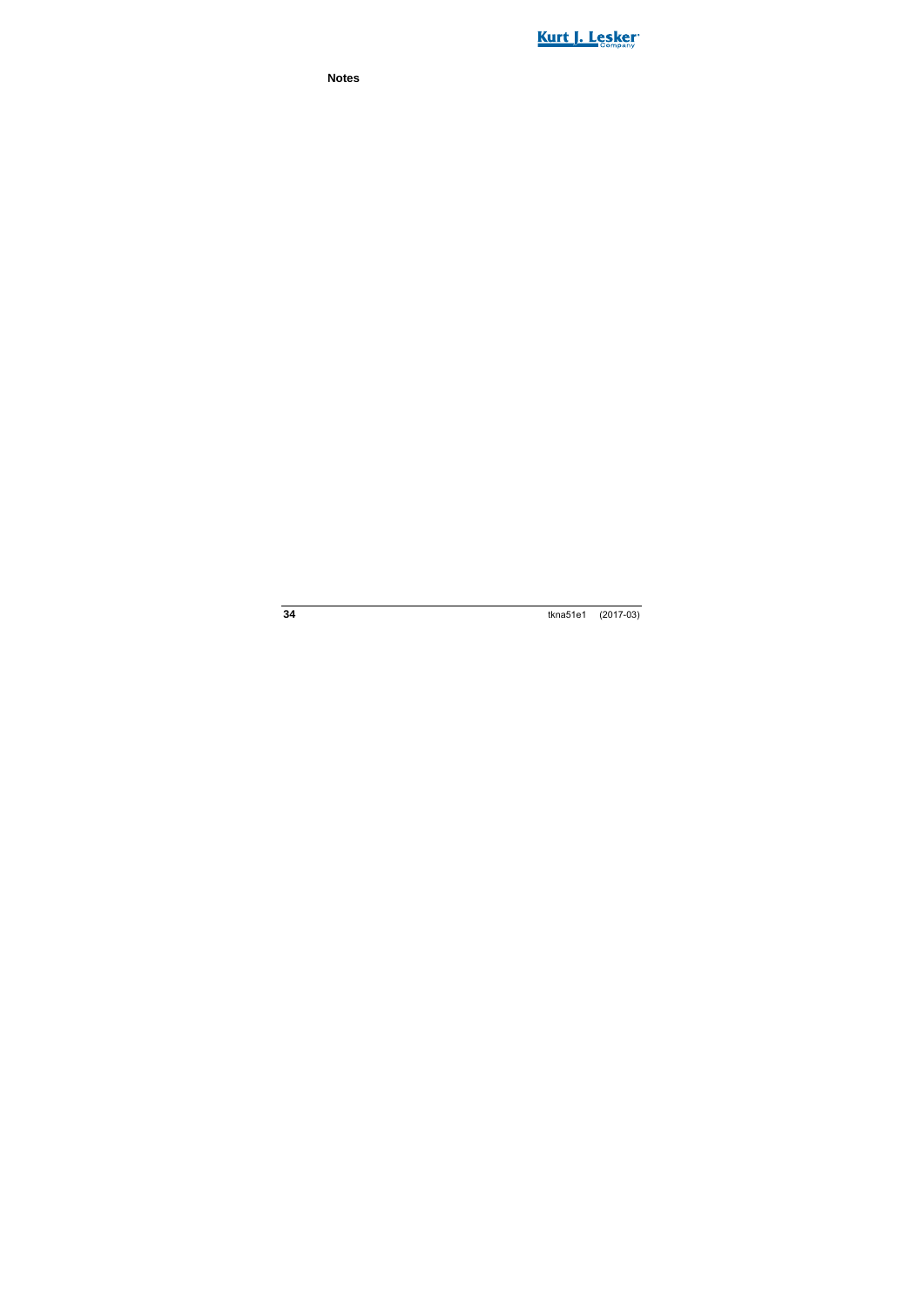

**Notes**